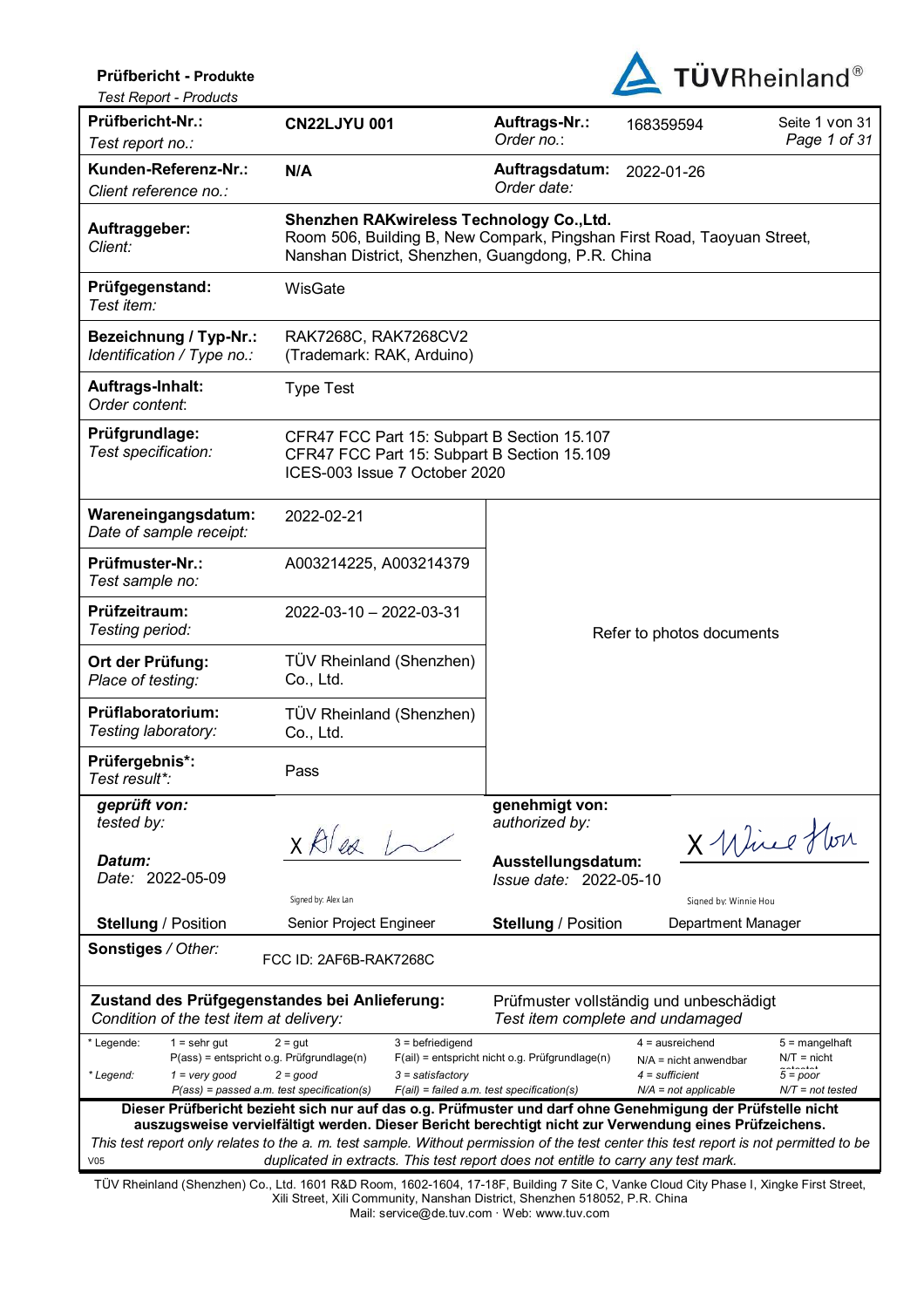

**Prüfbericht - Nr.:** *Test report no.*

**CN22LJYU 001** Seite 2 von 31

*Page 2 of 31*

### *Test Summary*

*5.1 Conducted emissions RESULT: Pass 5.2 Radiated emissions RESULT: Pass*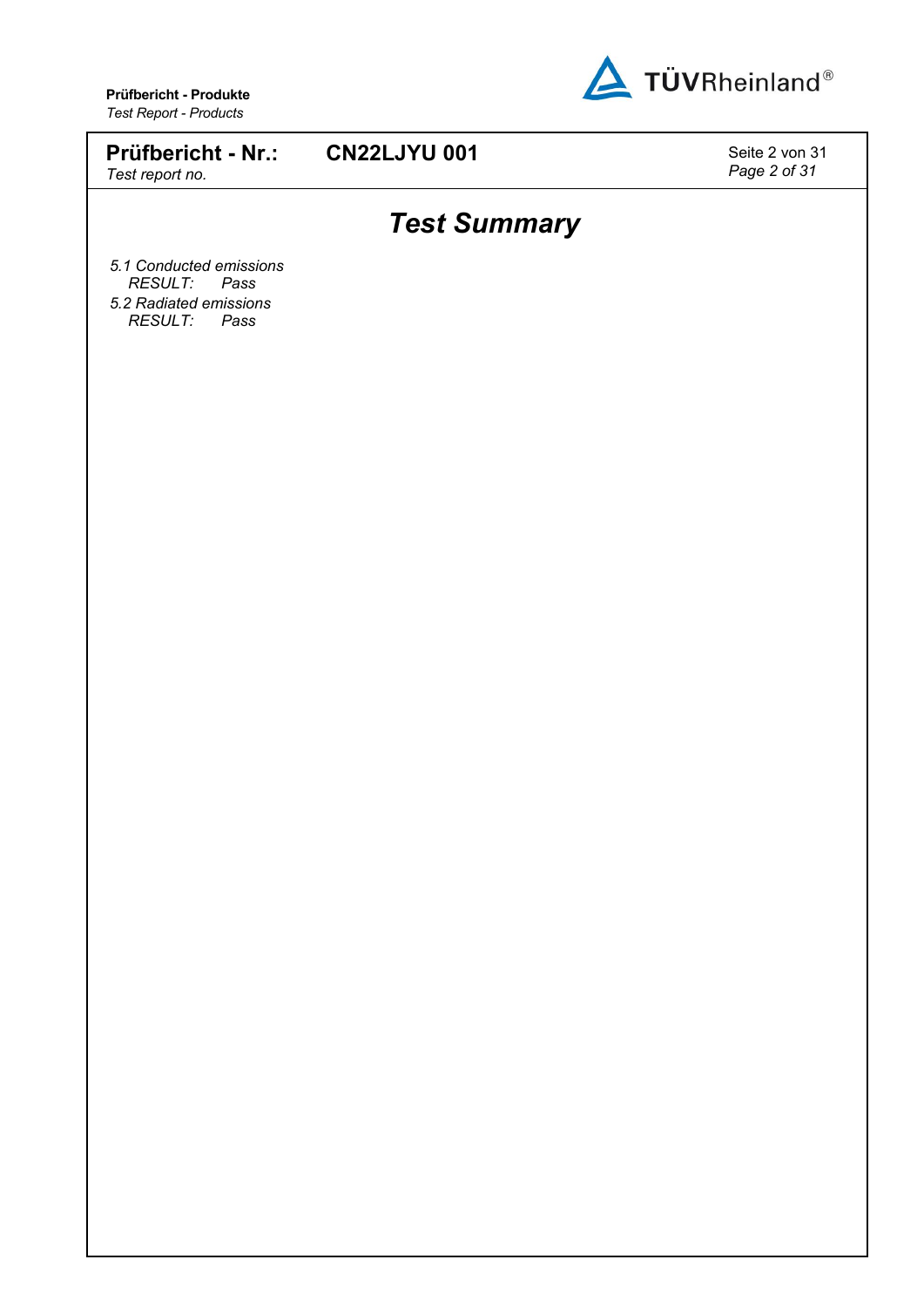

#### Prüfbericht - Nr.: Test report no.

**CN22LJYU 001** 

Seite 3 von 31 Page 3 of 31

### **Contents**

| 1               |                                |
|-----------------|--------------------------------|
| 1.1             |                                |
| $\overline{2}$  |                                |
| 2.1             |                                |
| 2.2             |                                |
| 2.3             |                                |
| 2.4             |                                |
| 2.5             |                                |
| 2.6             |                                |
| 2.7             |                                |
| $\mathbf{3}$    |                                |
| 3.1             |                                |
| 3.2             |                                |
| 3.3             |                                |
| 3.4             |                                |
| 3.5             |                                |
| 4               |                                |
| 4.1             |                                |
| 4.2             |                                |
| 4.3             |                                |
| 4.4             |                                |
| 4.5             |                                |
| 5               |                                |
| 5.1             |                                |
| 52              | <b>RADIATED EMISSION</b><br>16 |
| $6\phantom{1}6$ |                                |
| 7               |                                |
|                 |                                |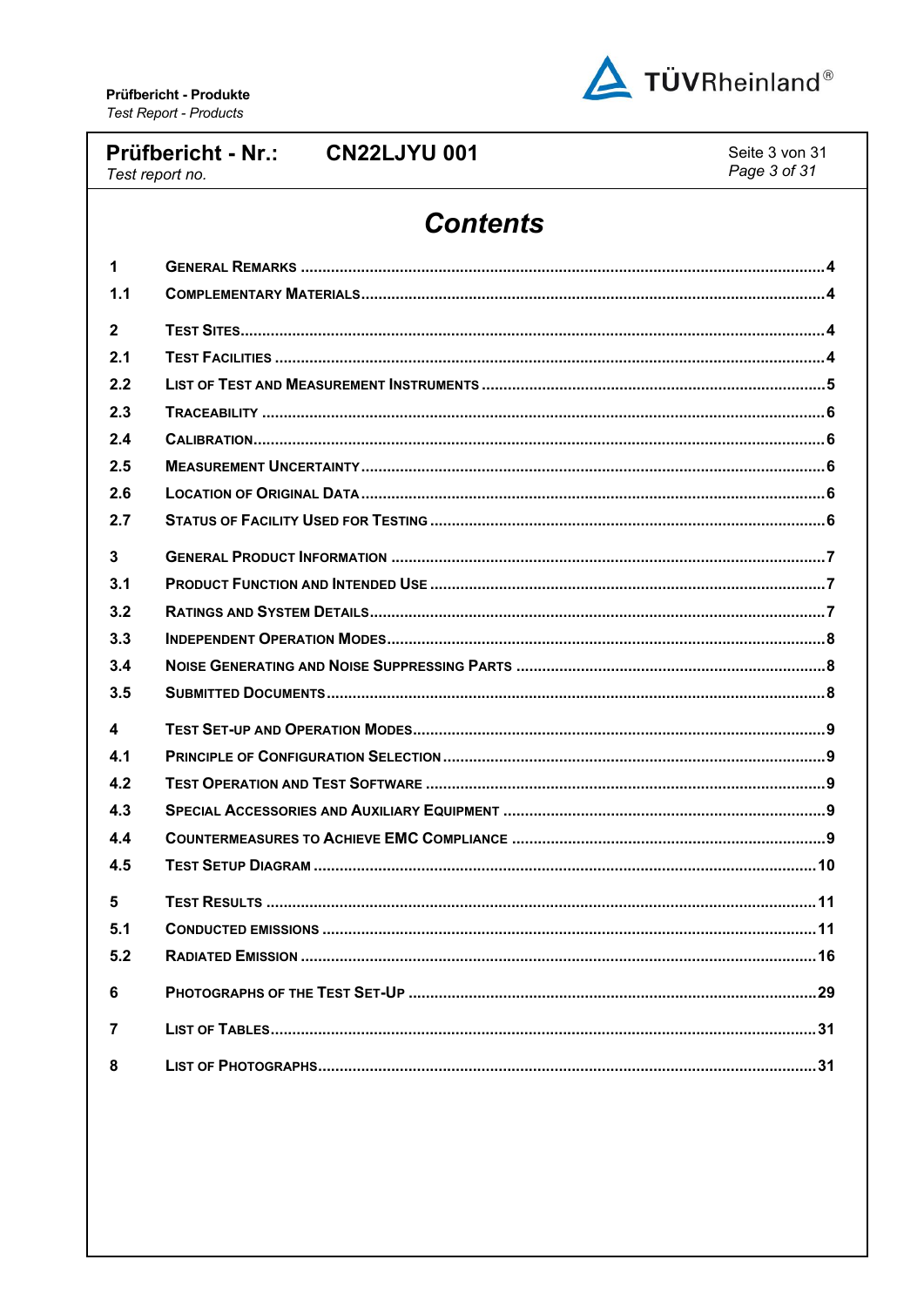

**CN22LJYU 001** Seite 4 von 31

*Page 4 of 31*

## <span id="page-3-0"></span>**1 General Remarks**

### <span id="page-3-1"></span>**1.1 Complementary Materials**

All attachments are integral parts of this test report. This applies especially to the following appendix: None.

# <span id="page-3-2"></span>**2 Test Sites**

### <span id="page-3-3"></span>**2.1 Test Facilities**

**TÜV Rheinland (Shenzhen) Co., Ltd.**

No. 362 Huanguan Road Middle, Longhua District, Shenzhen 518110, People's Republic of China

FCC Registration No.: 694916

IC Registration No.: 25069, CAB identifier: CN0078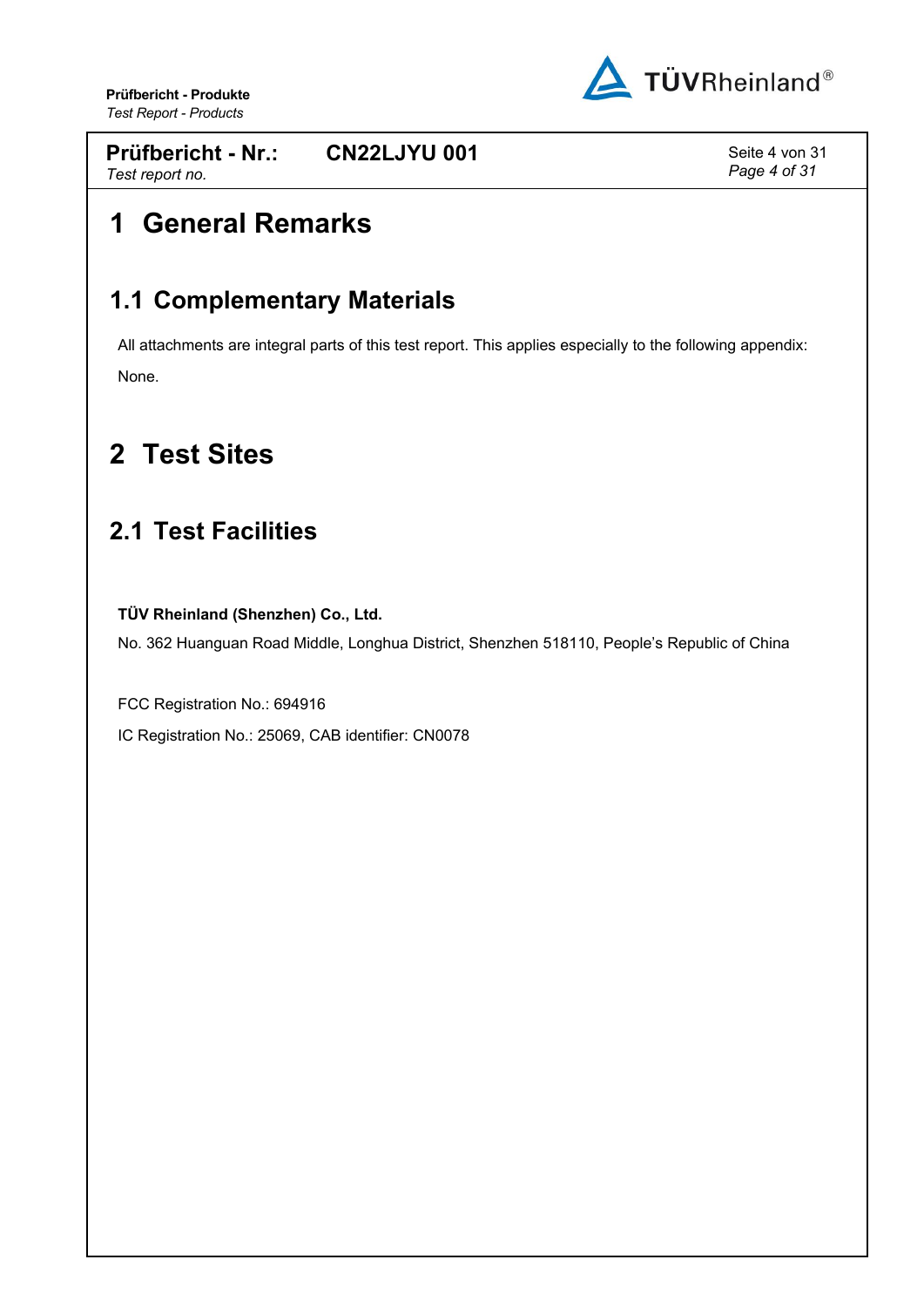

**CN22LJYU 001** Seite 5 von 31

*Page 5 of 31*

### <span id="page-4-0"></span>**2.2 List of Test and Measurement Instruments**

| <b>Radiated Emission Testing</b>             |                     |                     |                    |                   |  |  |
|----------------------------------------------|---------------------|---------------------|--------------------|-------------------|--|--|
| <b>Equipment</b>                             | <b>Manufacturer</b> | Model No.           | Serial No.         | <b>Cal. Until</b> |  |  |
| 3m SAC                                       | ETS-Lindgren        | SAC <sub>3</sub>    | CT001632-<br>Q1362 | 2024-04-26        |  |  |
| <b>EMI Test Receiver</b>                     | <b>R&amp;S</b>      | ESR7                | 102111             | 2022-12-01        |  |  |
| Horn Antenna                                 | <b>R&amp;S</b>      | <b>HF907</b>        | 102706             | 2022-08-07        |  |  |
| Preamplifier<br>(1-18GHz)                    | <b>FIT</b>          | SCU-18F             | 180077             | 2022-08-13        |  |  |
| Active magnetic<br>loop antenna              | <b>SCHWARZBECK</b>  | <b>FMZB1519B</b>    | 00080              | 2022-09-08        |  |  |
| Trilog-Broadband<br>antenna                  | <b>SCHWARZBECK</b>  | <b>VULB9168</b>     | 0945               | 2022-12-12        |  |  |
| EMC32 test<br>software                       | <b>R&amp;S</b>      | EMC32(Ver.10.50.00) | N/A                | N/A               |  |  |
| <b>Conducted Emissions testing</b>           |                     |                     |                    |                   |  |  |
| <b>Equipment</b>                             | <b>Manufacturer</b> | Model No.           | Serial No.         | <b>Cal. Until</b> |  |  |
| <b>EMI Test Receiver</b>                     | R&S                 | ESR <sub>3</sub>    | 102428             | 2022-08-10        |  |  |
| <b>Artificial Mains</b><br><b>Network</b>    | <b>R&amp;S</b>      | <b>ENV216</b>       | 102333             | 2022-08-10        |  |  |
| Impedance<br>Stabilisation<br><b>Network</b> | <b>R&amp;S</b>      | ENY81               | 100323             | 2022-08-11        |  |  |
| EMC32 test<br>software                       | R&S                 | EMC32(Ver.10.50.00) | N/A                | N/A               |  |  |

#### <span id="page-4-1"></span>**Table 1: List of Test and Measurement Equipment**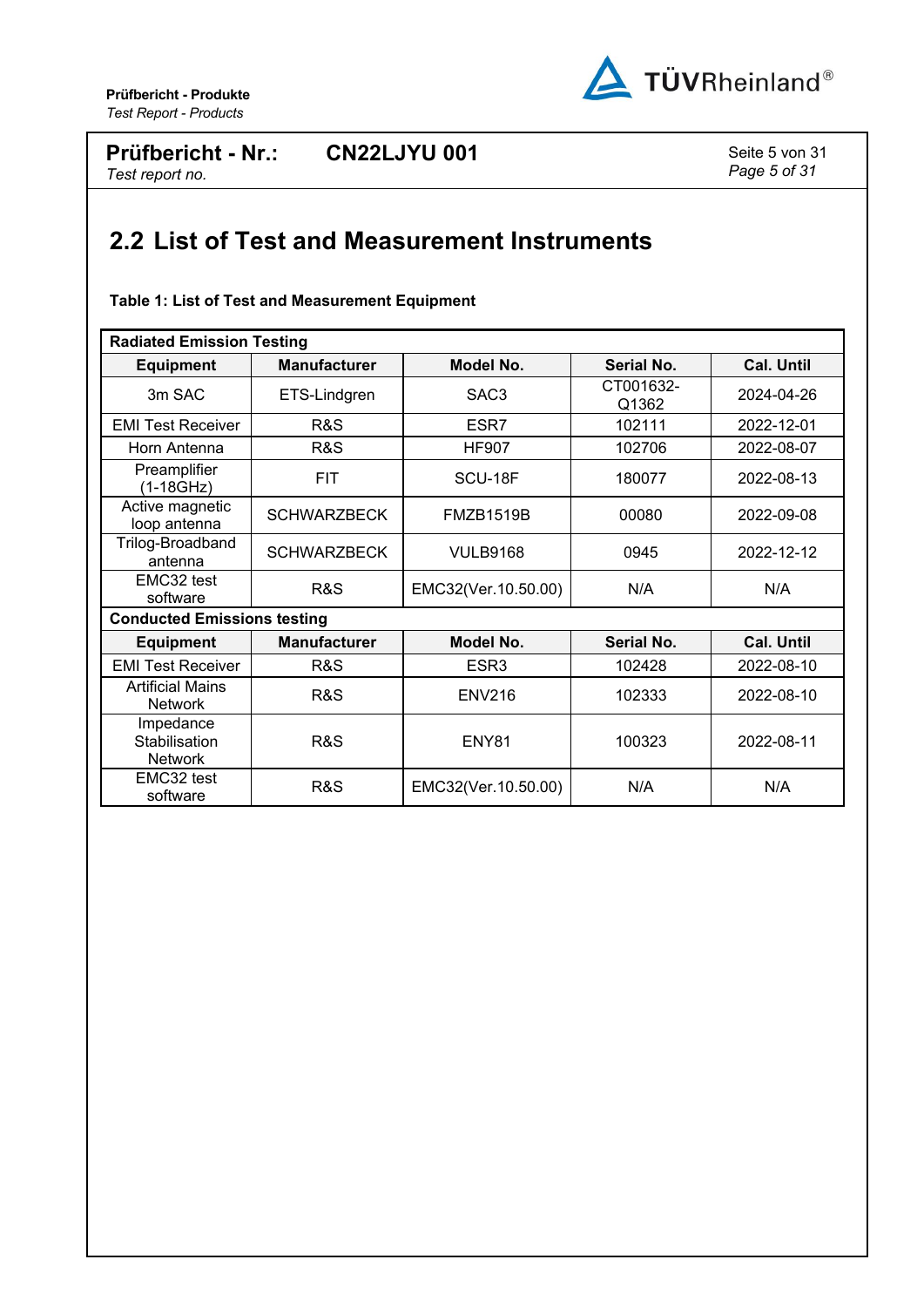

**CN22LJYU 001** Seite 6 von 31

*Page 6 of 31*

### <span id="page-5-0"></span>**2.3 Traceability**

All measurement equipment calibrations are traceable to NIM (National Institute of Metrology) or where calibration is performed in other countries, to equivalent nationally recognized standards organizations.

### <span id="page-5-1"></span>**2.4 Calibration**

Equipment requiring calibration is calibrated periodically by the manufacturer or according to manufacturer's specifications. Additionally all equipment is verified for proper performance on a regular basics using in house standards or comparisons.

#### <span id="page-5-2"></span>**2.5 Measurement Uncertainty**

The estimated combined standard uncertainty for radiated emissions and conducted emissions measurements as below table

| <b>Test</b>               | <b>Parameters</b>                     | uncertainty                    |
|---------------------------|---------------------------------------|--------------------------------|
| <b>Conducted Emission</b> | Conducted emission 150kHz-30MHz (AMN) | $\pm$ 3.70 dB<br>$\pm$ 3.30 dB |
| <b>Radiated Emission</b>  | Radiated emission 30MHz-1GHz          | $\pm$ 4.52 dB                  |
| (3m SAC)                  | Radiated emission 1GHz-18GHz          | $\pm$ 4.37 dB                  |

### <span id="page-5-3"></span>**2.6 Location of Original Data**

The original copies of all test data taken during actual testing were at this report and delivered to the applicant. A copy has been retained in the TÜV Rheinland (Shenzhen) file for certification follow-up purposes.

### <span id="page-5-4"></span>**2.7 Status of Facility Used for Testing**

The TÜV Rheinland (Shenzhen) Co., Ltd. Test facility located at No. 362 Huanguan Road Middle, Longhua District, Shenzhen 518110, People's Republic of China. is listed on the US Federal Communications Commission list of facilities approved to perform measurements.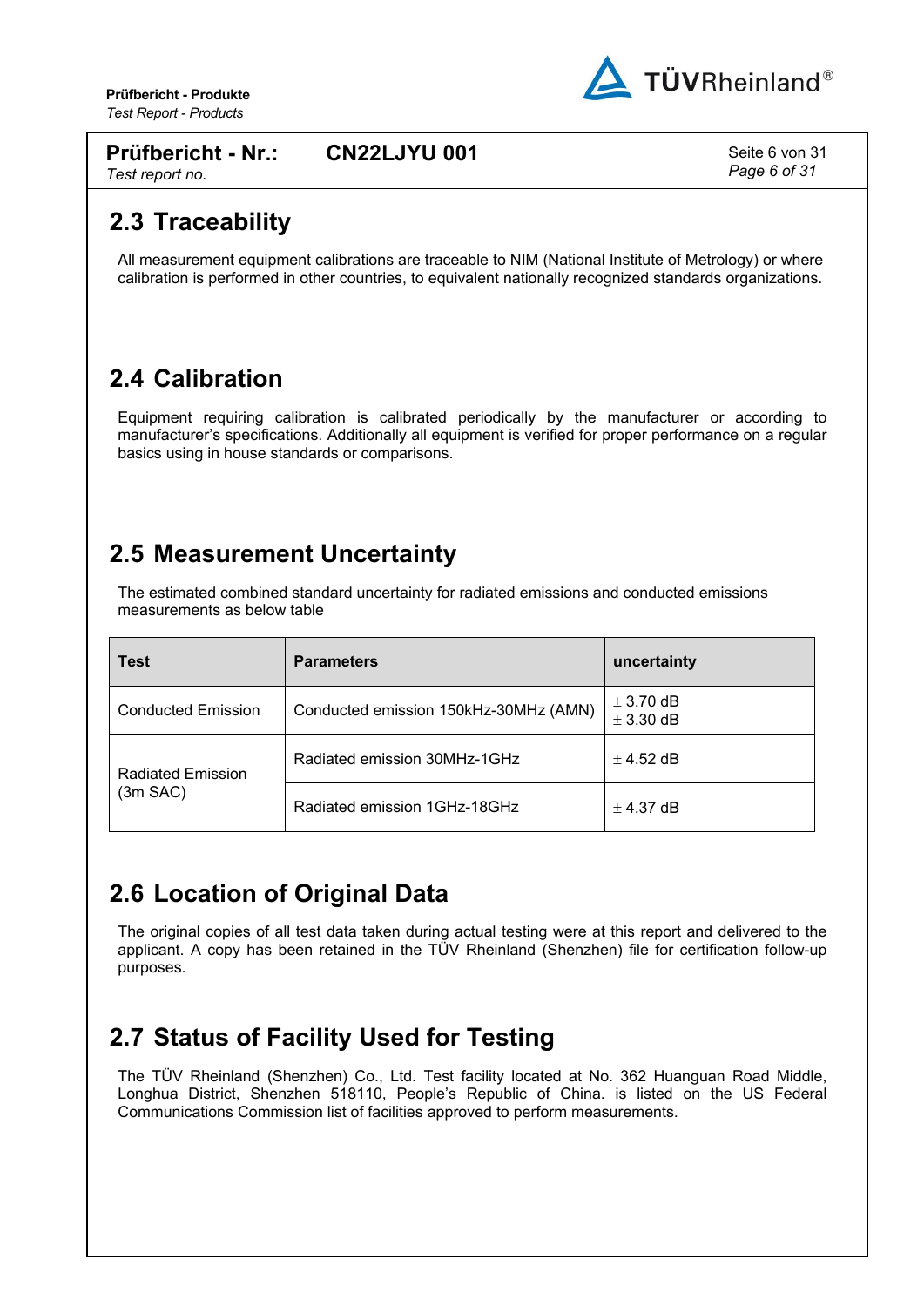

**CN22LJYU 001** Seite 7 von 31

*Page 7 of 31*

# <span id="page-6-0"></span>**3 General Product Information**

### <span id="page-6-1"></span>**3.1 Product Function and Intended Use**

The EUT is a WisGate, which supports 2.4GHz Wi-Fi, Lora and LTE functions.

Note: This product contains transmitter modules.

| $LTE$ module        | Contains FCC ID: XMR201807EG95NA |
|---------------------|----------------------------------|
| Model: EG95NA       | Contains IC: 10224A-2018EG95NA   |
| 2.4GHz Wi-Fi module | Contains FCC ID: 2AF6B-RAK634    |
| Model: RAK634       | Contains IC: 25908-RAK634        |
| Lora module         | Contains FCC ID: 2AF6B-RAK5146   |
| Model: RAK5146      | Contains IC: 25908-RAK5146       |

The model RAK7268C is identical with model RAK7268CV2 except non-radio related Flash chip U2 (on the wifi module): 16MB and 32MB, and this two Flash chip are pin to pin only the storage space is different.

<span id="page-6-2"></span>For details refer to the User Manual, Technical Description and Circuit Diagram.

### **3.2 Ratings and System Details**

| <b>General Information of EUT</b> | Value                                                                                                                                                                                                                                                        |
|-----------------------------------|--------------------------------------------------------------------------------------------------------------------------------------------------------------------------------------------------------------------------------------------------------------|
| Kind of Equipment                 | WisGate                                                                                                                                                                                                                                                      |
| <b>Type Designation</b>           | RAK7268C, RAK7268CV2                                                                                                                                                                                                                                         |
| Trade Mark                        | RAK, Arduino                                                                                                                                                                                                                                                 |
| <b>FCC ID</b>                     | 2AF6B-RAK7268C                                                                                                                                                                                                                                               |
| Input Voltage                     | DC 12V via AC/DC Adapter or<br>DC 37~57V via POE adapter                                                                                                                                                                                                     |
| <b>Testing Voltage</b>            | AC 120V, 60Hz or DC 48V                                                                                                                                                                                                                                      |
| <b>AC/DC Adapter information</b>  | Model #1: AD-0241200200US-1<br>Model #2: PSY1202000US<br>Model #3: PSYC1202000<br>Rating for all models:<br>Input: AC 100-240V, 50/60Hz, 0.6A Max<br>Output: DC 12.0V, 2A 24.0W<br>Note: Model $#2$ is identical with model $#3$ except the type of<br>plug. |

<span id="page-6-3"></span>**Table 2: Technical Specification of EUT**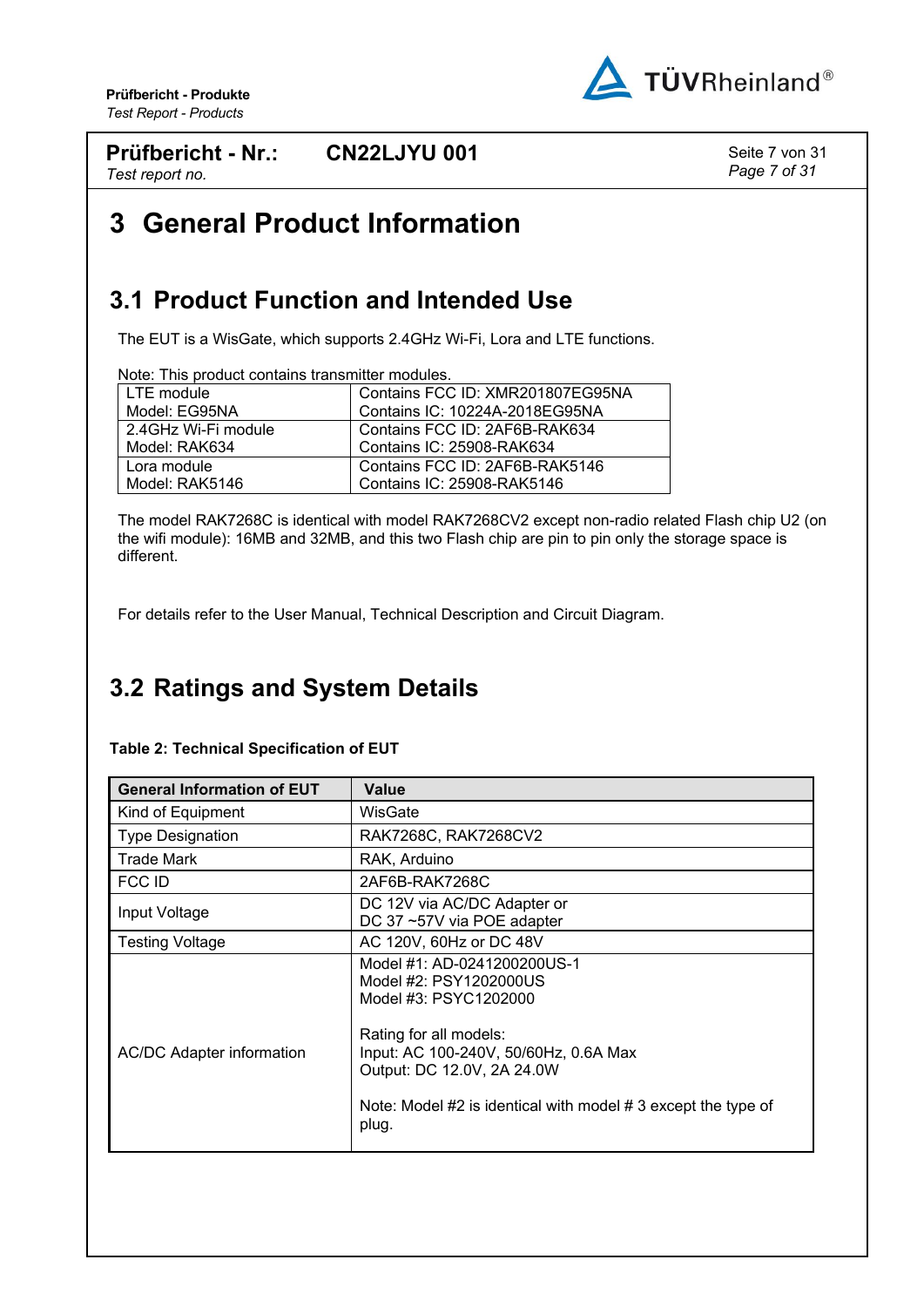

#### **Prüfbericht - Nr.:** *Test report no.* **CN22LJYU 001** Seite 8 von 31

*Page 8 of 31*

### <span id="page-7-0"></span>**3.3 Independent Operation Modes**

The basic operation modes are:

A, On, WIFI link + LTE link + Lora link , powered by AC adapter

B, On, WIFI link + LTE link + Lora link, powered by POE adapter

<span id="page-7-1"></span>C, Off

### **3.4 Noise Generating and Noise Suppressing Parts**

<span id="page-7-2"></span>Refer to Circuit Diagram for further details.

### **3.5 Submitted Documents**

- 
- Schematics  **User Manual**
- Block Diagram  $\qquad \qquad$  Photo Document
	-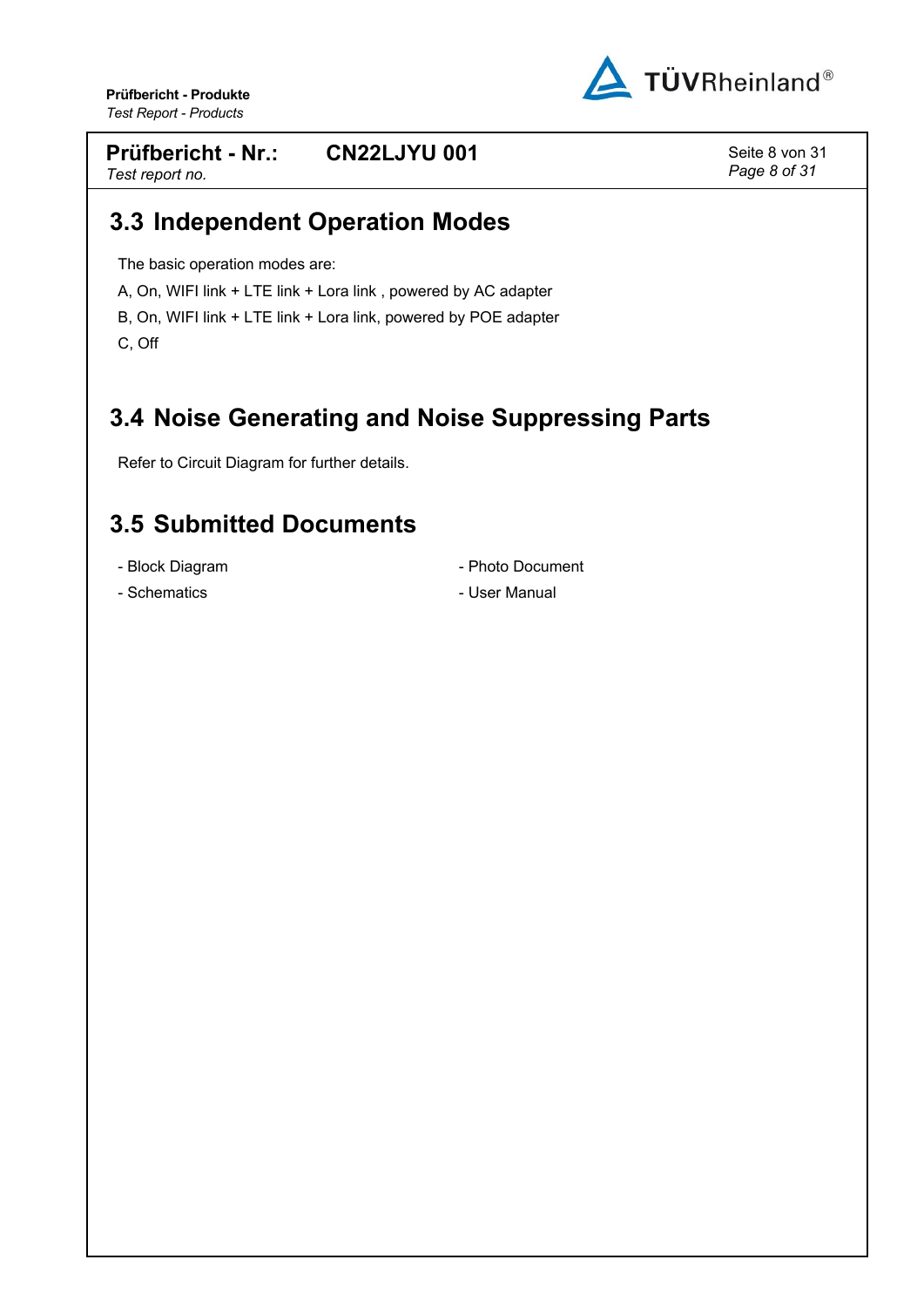

**CN22LJYU 001** Seite 9 von 31

*Page 9 of 31*

## <span id="page-8-0"></span>**4 Test Set-up and Operation Modes**

### <span id="page-8-1"></span>**4.1 Principle of Configuration Selection**

<span id="page-8-2"></span>**Emission:** The equipment under test (EUT) was configured to measure its highest possible radiation level. The test modes were adapted accordingly in reference to the instructions for use.

### **4.2 Test Operation and Test Software**

<span id="page-8-5"></span>Test operation refers to test setup in chapter 5. All testing were performed according to the procedures in ANSI C63.4: 2014.

<span id="page-8-3"></span>According to clause 3.1, all test were applied on model RAK7268C with AC/DC Adapter #1 & #3.

### **4.3 Special Accessories and Auxiliary Equipment**

| <b>Description</b>                     | <b>Manufacturer</b> | Model No.     | <b>Serial Number or</b><br>Rating                                           |
|----------------------------------------|---------------------|---------------|-----------------------------------------------------------------------------|
| Wideband Radio Communication<br>Tester | Rohde & Schwarz     | CMW500        | 166305                                                                      |
| Portable Laptop                        | Lenovo              | ThinkPad T480 | 10Q67059                                                                    |
| <b>POE Adapter</b>                     | <b>RAK</b>          | R012-4800500  | Input: AC 100-240V,<br>50/60Hz, 0.6A Max<br>Output: DC 48.0V,<br>0.5A 24.0W |

<span id="page-8-6"></span>**Table 3: List of Accessories and Auxiliary Equipment**

### <span id="page-8-4"></span>**4.4 Countermeasures to Achieve EMC Compliance**

The test sample which has been tested contained the noise suppression parts as described in the Technical Construction File (TCF).

No additional measures were employed to achieve compliance.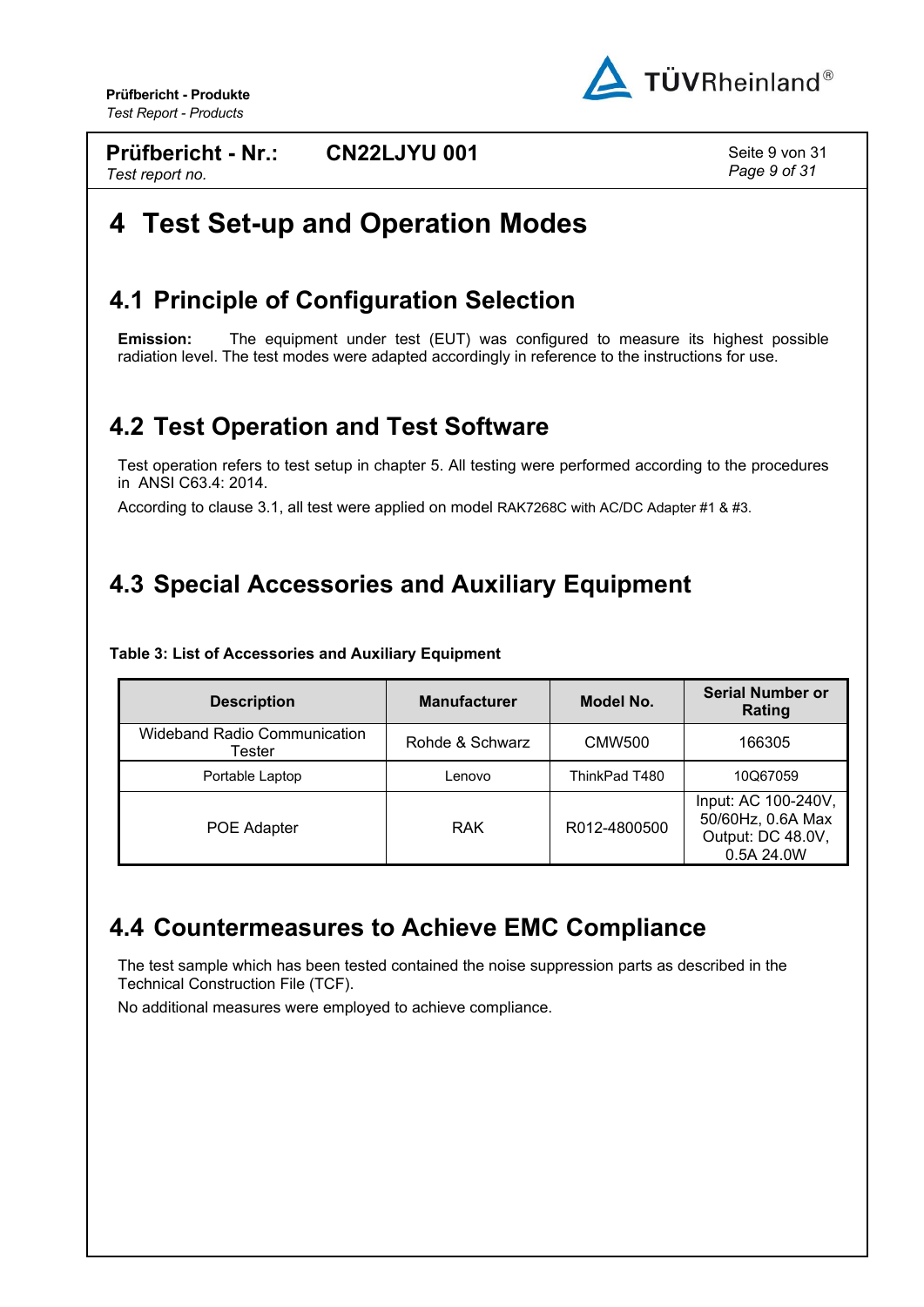**Prüfbericht - Produkte**



<span id="page-9-0"></span>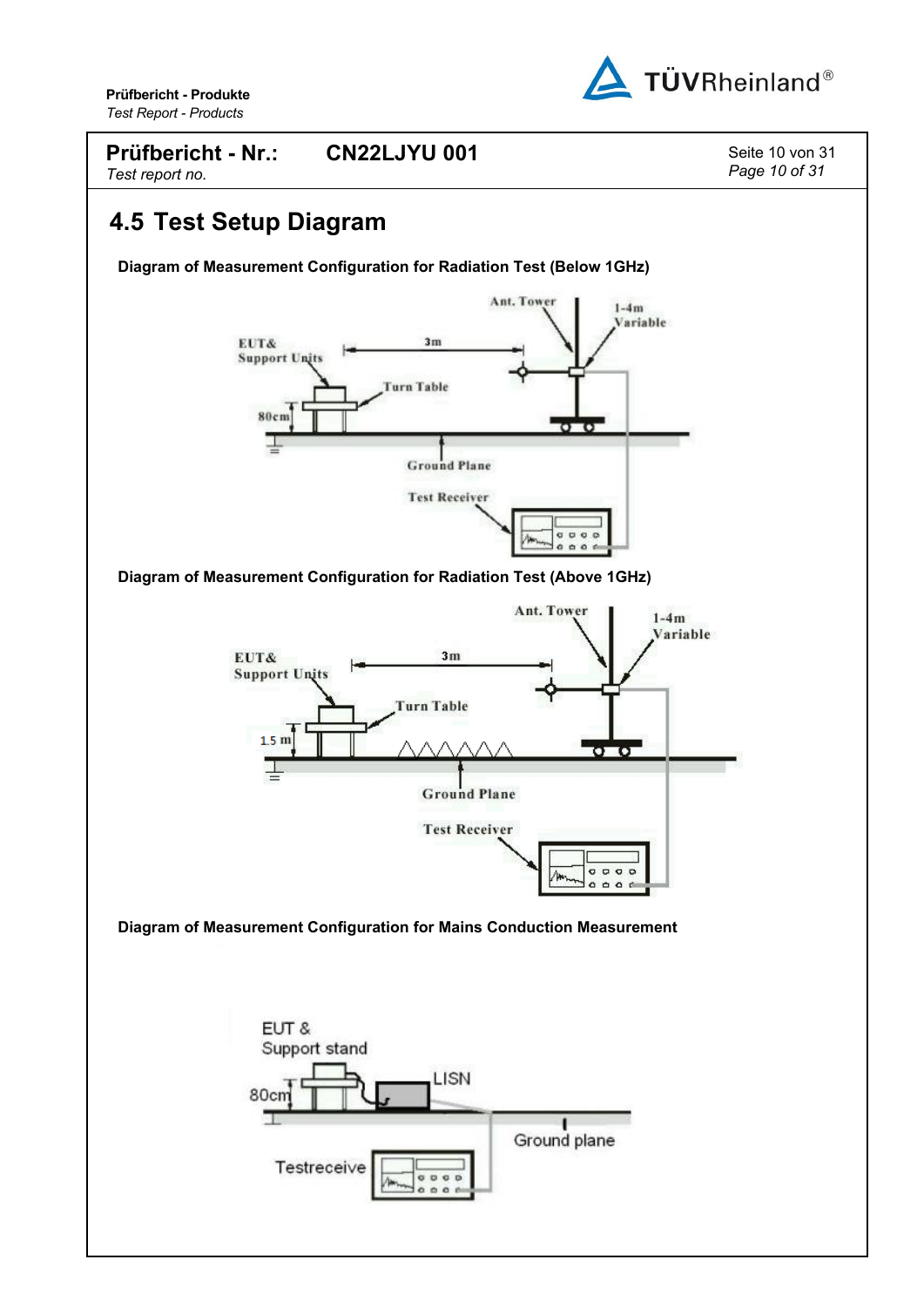

<span id="page-10-1"></span><span id="page-10-0"></span>

| <b>Prüfbericht - Nr.:</b><br>Test report no. | <b>CN22LJYU 001</b>                                  |             |  |
|----------------------------------------------|------------------------------------------------------|-------------|--|
| 5 Test Results                               |                                                      |             |  |
| <b>5.1 Conducted emissions</b>               |                                                      |             |  |
| <b>RESULT:</b>                               |                                                      | <b>Pass</b> |  |
| <b>Test Specification</b>                    |                                                      |             |  |
| <b>Test standard</b>                         | FCC Part 15.107(a)<br>ICES-003 Issue 7, Clause 3.2.1 |             |  |
| Basic standard                               | ANSI C63.4: 2014                                     |             |  |
| Frequency range                              | 150KHz - 30MHz                                       |             |  |
| Classification                               | Class B                                              |             |  |
| Limit                                        | FCC Part 15.107(a) & ICES-003 Table 1                |             |  |
| Kind of test site                            | <b>Shielded Room</b>                                 |             |  |
| <b>Test Setup</b>                            |                                                      |             |  |
| Date of testing                              | 2022-03-31                                           |             |  |
| Input voltage                                | AC 120V, 60Hz                                        |             |  |
| Operation mode                               | A                                                    |             |  |
| Earthing                                     | <b>Not Connected</b>                                 |             |  |
| Ambient temperature                          | 24.5 °C                                              |             |  |
| Relative humidity                            | 57 %                                                 |             |  |
| Atmospheric pressure                         | 101 kPa                                              |             |  |

For the measurement records, refer to the following plots, only the worst case mode are shown in this report.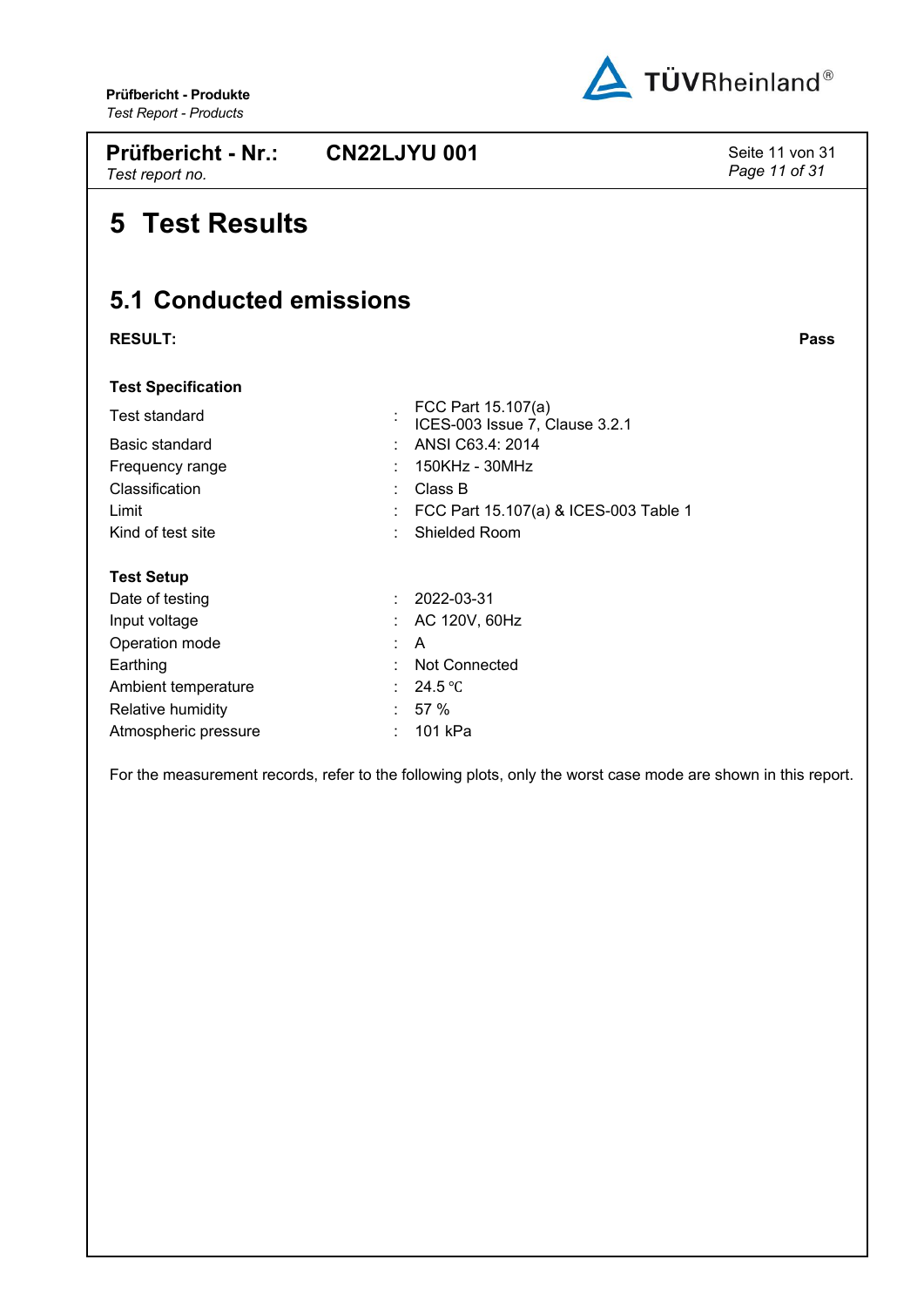



| <b>Frequency</b> | <b>MaxPeak</b> | Average | Limit  | <b>Margin</b> | Line | Corr. |
|------------------|----------------|---------|--------|---------------|------|-------|
| (MHz)            | (dBµV)         | (dBµV)  | (dBµV) | (dB)          |      | (dB)  |
| 0.150000         | ---            | 25.07   | 56.00  | 30.93         | L1   | 9.6   |
| 0.150000         | 44.57          | ---     | 66.00  | 21.43         | L1   | 9.6   |
| 0.426000         | ---            | 30.99   | 47.33  | 16.34         | L1   | 9.7   |
| 0.434000         | 41.78          | ---     | 57.18  | 15.40         | L1   | 9.7   |
| 0.780000         | 35.54          | ---     | 56.00  | 20.46         | L1   | 9.7   |
| 0.780000         | ---            | 28.03   | 46.00  | 17.97         | L1   | 9.7   |
| 1.564000         | ---            | 22.74   | 46.00  | 23.26         | L1   | 9.8   |
| 1.664000         | 31.35          | ---     | 56.00  | 24.65         | L1   | 9.8   |
| 20.920000        | 35.19          | ---     | 60.00  | 24.81         | L1   | 10.3  |
| 20.960000        | ---            | 29.15   | 50.00  | 20.85         | L1   | 10.3  |
| 23.880000        | ---            | 27.68   | 50.00  | 22.32         | L1   | 10.4  |
| 24.120000        | 35.72          | ---     | 60.00  | 24.28         | L1   | 10.4  |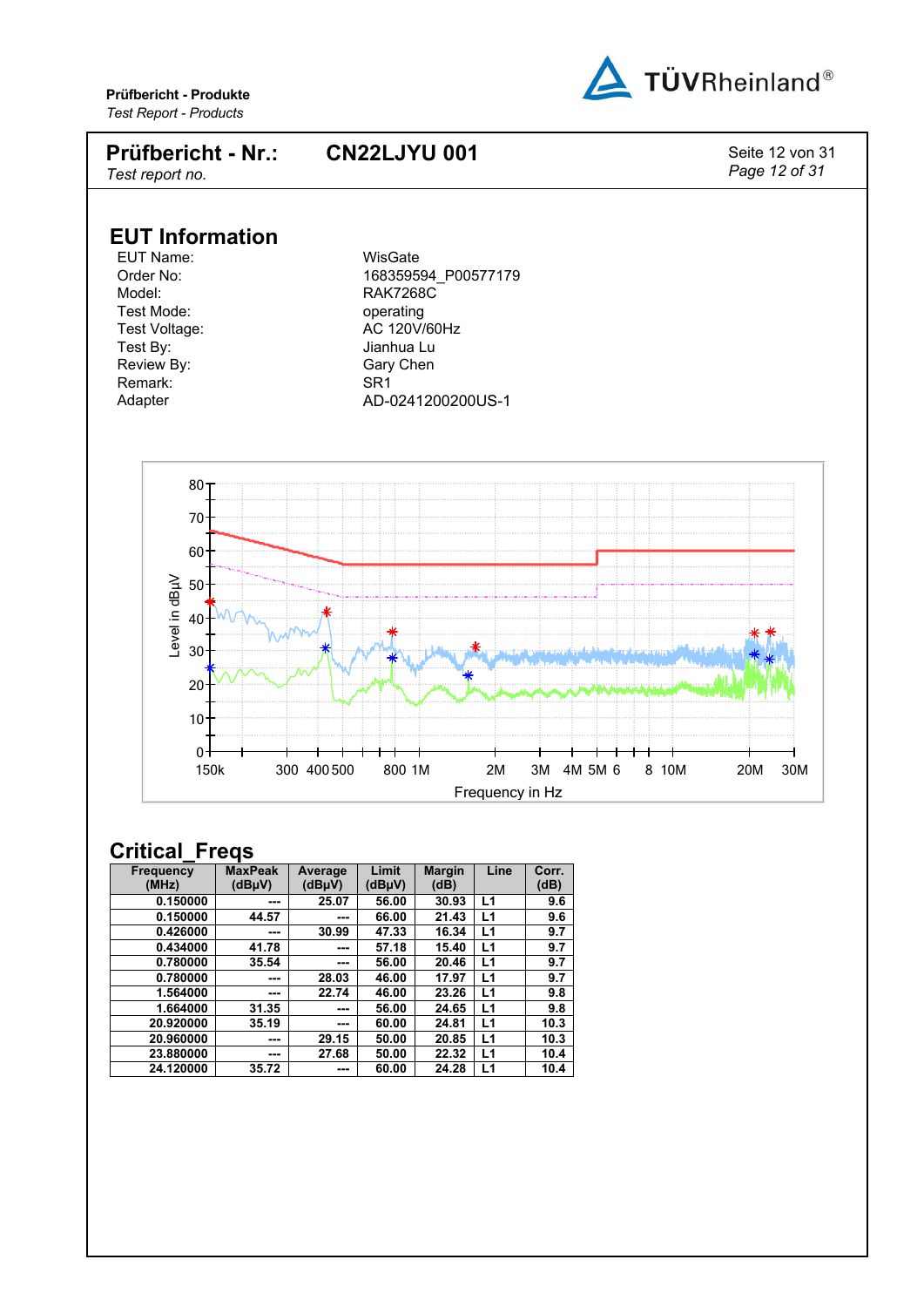



| <b>Frequency</b> | <b>MaxPeak</b> | Average             | Limit  | <b>Margin</b> | Line | Corr. |
|------------------|----------------|---------------------|--------|---------------|------|-------|
| (MHz)            | (dBµV)         | (dB <sub>µ</sub> V) | (dBµV) | (dB)          |      | (dB)  |
| 0.154000         | ---            | 25.31               | 55.78  | 30.47         | N    | 9.6   |
| 0.158000         | 45.15          | ---                 | 65.57  | 20.42         | N    | 9.6   |
| 0.426000         | ---            | 31.52               | 47.33  | 15.81         | N    | 9.7   |
| 0.430000         | 42.90          | ---                 | 57.25  | 14.35         | N    | 9.7   |
| 0.780000         | ---            | 28.23               | 46.00  | 17.77         | N    | 9.7   |
| 0.784000         | 34.96          | ---                 | 56.00  | 21.04         | N    | 9.7   |
| 20.920000        | ---            | 27.81               | 50.00  | 22.19         | N    | 10.3  |
| 21.476000        | 33.61          | ---                 | 60.00  | 26.39         | N    | 10.3  |
| 23.840000        | ---            | 28.09               | 50.00  | 21.91         | N    | 10.5  |
| 23.872000        | 35.46          | ---                 | 60.00  | 24.54         | N    | 10.5  |
| 27.076000        | 34.87          | ---                 | 60.00  | 25.13         | N    | 10.5  |
| 27.076000        | ---            | 30.18               | 50.00  | 19.82         | N    | 10.5  |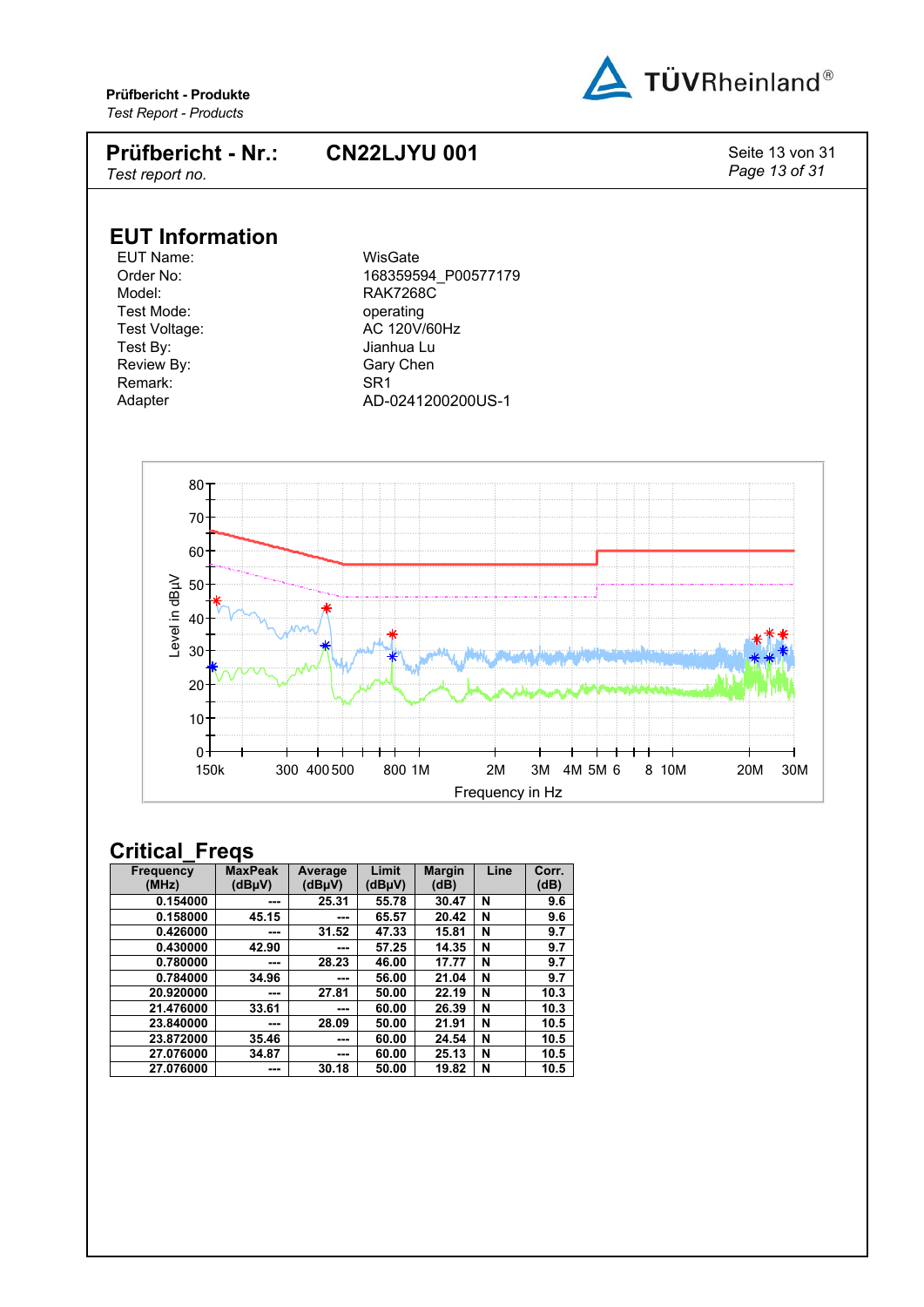



| <b>Frequency</b> | <b>MaxPeak</b> | Average | Limit  | <b>Margin</b> | Line           | Corr. |
|------------------|----------------|---------|--------|---------------|----------------|-------|
| (MHz)            | (dBµV)         | (dBµV)  | (dBµV) | (dB)          |                | (dB)  |
| 0.166000         | ---            | 21.30   | 55.16  | 33.86         | L1             | 9.6   |
| 0.170000         | 47.30          | ---     | 64.96  | 17.66         | L1             | 9.6   |
| 0.386000         | 43.26          | ---     | 58.15  | 14.89         | L1             | 9.7   |
| 0.390000         | ---            | 29.73   | 48.06  | 18.34         | L <sub>1</sub> | 9.7   |
| 0.486000         | ---            | 19.79   | 46.24  | 26.45         | L <sub>1</sub> | 9.7   |
| 0.490000         | 32.76          | ---     | 56.17  | 23.41         | L <sub>1</sub> | 9.7   |
| 0.768000         | ---            | 19.48   | 46.00  | 26.52         | L <sub>1</sub> | 9.7   |
| 0.776000         | 31.52          | ---     | 56.00  | 24.48         | L <sub>1</sub> | 9.7   |
| 1.096000         | ---            | 19.94   | 46.00  | 26.06         | L1             | 9.7   |
| 1.100000         | 29.19          | ---     | 56.00  | 26.81         | L1             | 9.7   |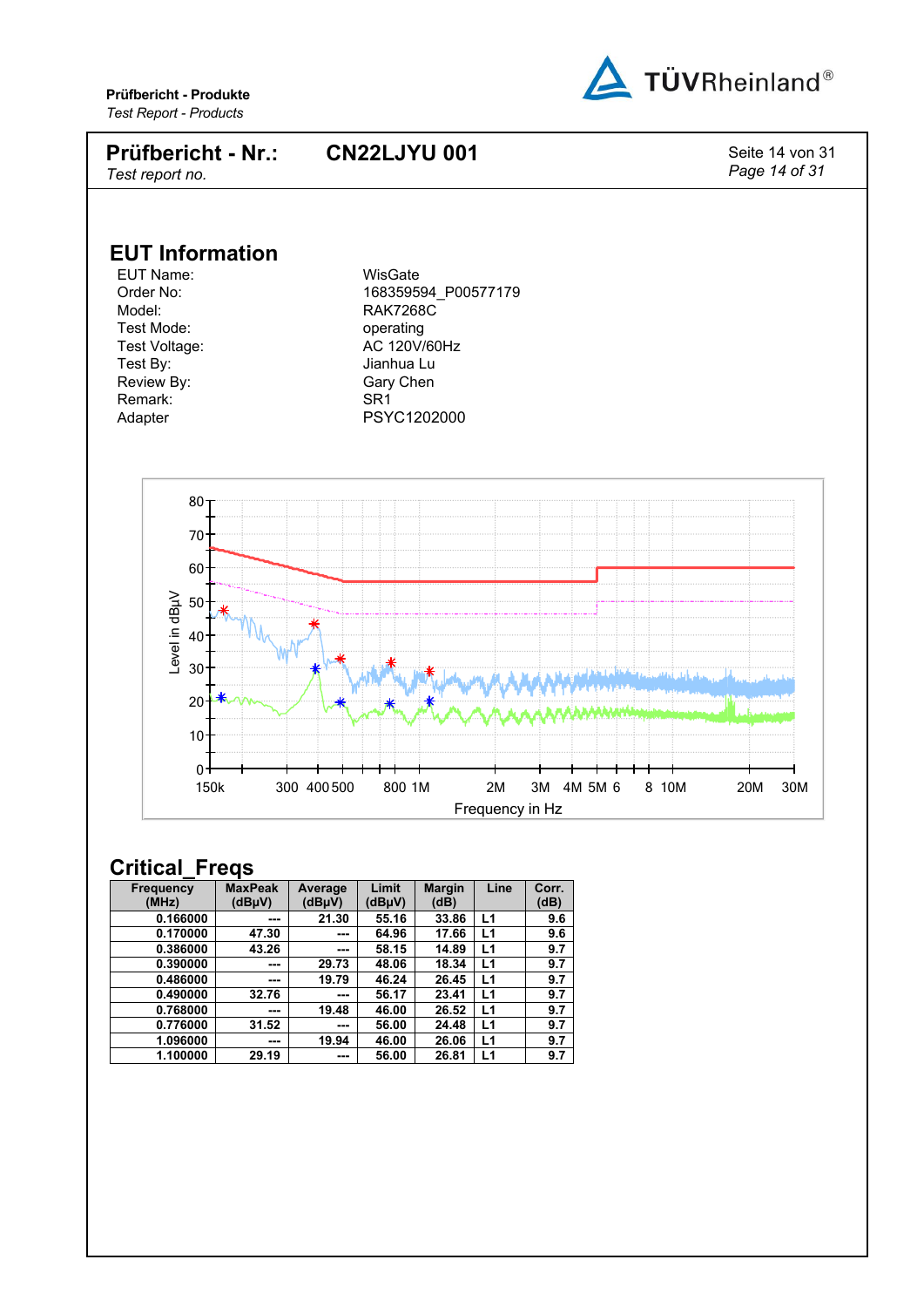



| <b>Frequency</b><br>(MHz) | <b>MaxPeak</b><br>(dBµV) | Average<br>(dBµV) | Limit<br>(dBµV) | <b>Margin</b><br>(dB) | Line | Corr.<br>(dB) |
|---------------------------|--------------------------|-------------------|-----------------|-----------------------|------|---------------|
| 0.166000                  | 46.02                    | ---               | 65.16           | 19.14                 | N    | 9.6           |
| 0.170000                  | ---                      | 26.91             | 54.96           | 28.05                 | N    | 9.6           |
| 0.390000                  | 44.28                    | ---               | 58.06           | 13.78                 | N    | 9.7           |
| 0.394000                  | $- - -$                  | 32.71             | 47.98           | 15.26                 | N    | 9.7           |
| 0.490000                  | ---                      | 22.71             | 46.17           | 23.45                 | N    | 9.7           |
| 0.498000                  | 33.15                    | ---               | 56.03           | 22.88                 | N    | 9.7           |
| 0.756000                  | ---                      | 21.45             | 46.00           | 24.55                 | N    | 9.7           |
| 0.756000                  | 30.59                    | ---               | 56.00           | 25.41                 | N    | 9.7           |
| 1.096000                  | ---                      | 22.49             | 46.00           | 23.51                 | N    | 9.7           |
| 1.112000                  | 31.43                    | ---               | 56.00           | 24.57                 | N    | 9.7           |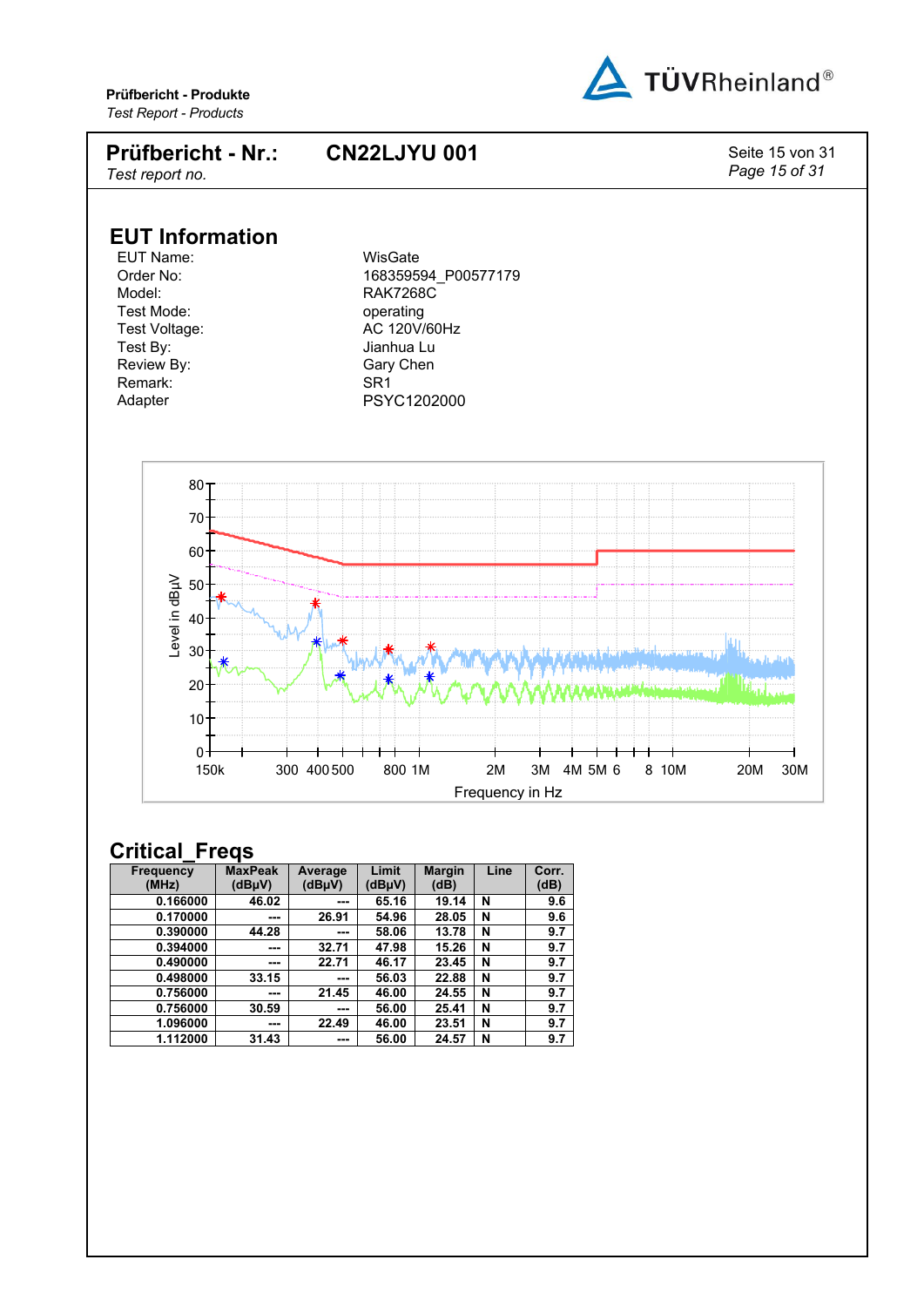

<span id="page-15-0"></span>

| <b>Prüfbericht - Nr.:</b><br>Test report no. | <b>CN22LJYU 001</b>                                    | Seite 16 von 31<br>Page 16 of 31 |
|----------------------------------------------|--------------------------------------------------------|----------------------------------|
| <b>5.2 Radiated Emission</b>                 |                                                        |                                  |
| <b>RESULT:</b>                               |                                                        | Pass                             |
| <b>Test Specification</b>                    |                                                        |                                  |
| Test standard                                | FCC Part 15.109(a)<br>ICES-003 Issue 7, Clause 3.2.2   |                                  |
| Basic standard                               | ANSI C63.4: 2014                                       |                                  |
| Frequency range                              | 30MHz to 5 <sup>th</sup> highest fundamental frequency |                                  |
| Classification                               | Class B                                                |                                  |
| Limit                                        | FCC Part 15.109(a)                                     |                                  |
|                                              | ICES-003 Table 2 & Table 4                             |                                  |
| Kind of test site                            | 3m Semi-anechoic Chamber & 3m Full-anechoic Chamber    |                                  |
| <b>Test Setup</b>                            |                                                        |                                  |
| Date of testing                              | 2022-03-10 to 2022-03-31                               |                                  |
| Input voltage                                | AC 120V, 60Hz or DC 48V                                |                                  |
| Operation mode                               | A, B                                                   |                                  |
| Earthing                                     | <b>Not Connected</b>                                   |                                  |
| Ambient temperature                          | 26 °C                                                  |                                  |
| Relative humidity                            | 54 %                                                   |                                  |

For the measurement records, refer to the following plots, only the worst case mode are shown in this report.

Remark: The limit of below radiated emission test data is from FCC part 15.109, it also meet the limit of ICES-003 issue 7.

Atmospheric pressure : 101 kPa

Remark 2: The host has been evaluated according to modular: WisLink LPWAN Concentrator with C2PC (FCC ID: 2AF6B-RAK5146) procedure in test report CN21RU4P 001, and the Radiated Spurious Emissions was carried out within frequency range 9 kHz to the fifth harmonics, refer to CN21RU4P 001 for details of measurement results.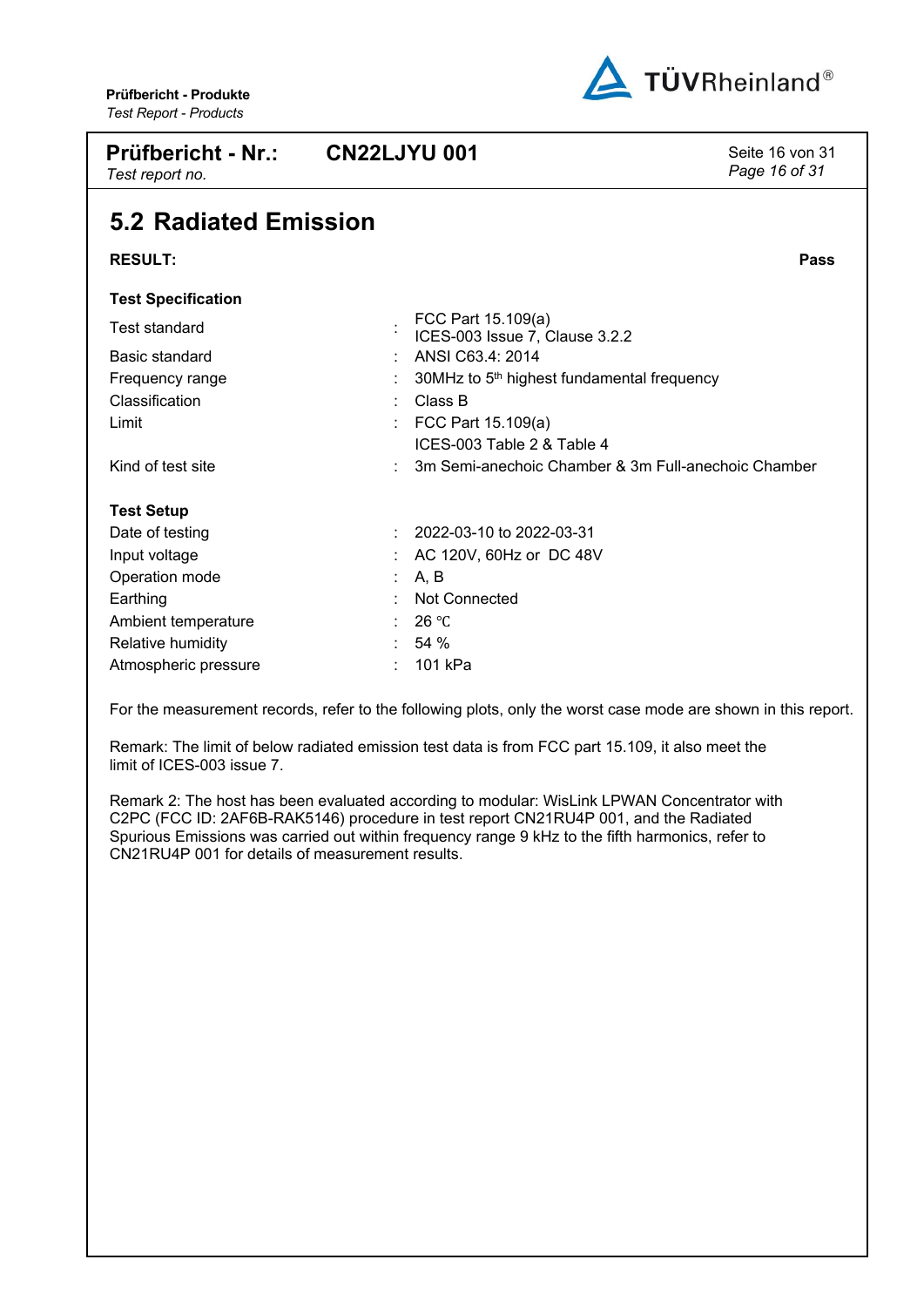



| <b>Frequency</b><br>(MHz) | <b>MaxPeak</b><br>(dBµV/m) | Limit<br>(dBuV/m) | <b>Margin</b><br>(dB) | Height<br>(c <sub>m</sub> ) | Pol | <b>Azimuth</b><br>$(\text{deg})$ | Corr.<br>(dB/m) |
|---------------------------|----------------------------|-------------------|-----------------------|-----------------------------|-----|----------------------------------|-----------------|
| 143.005000                | 28.81                      | 43.50             | 14.69                 | 200.0                       | н   | 182.0                            | 20.2            |
| 166.867000                | 28.74                      | 43.50             | 14.76                 | 200.0                       | н   | 320.0                            | 21.4            |
| 215.949000                | 29.24                      | 43.50             | 14.26                 | 100.0                       | н   | 194.0                            | 18.4            |
| 262.412000                | 35.84                      | 46.00             | 10.16                 | 100.0                       | н   | 248.0                            | 20.1            |
| 286.274000                | 35.36                      | 46.00             | 10.64                 | 100.0                       | н   | 232.0                            | 19.9            |
| 750.031000                | 37.11                      | 46.00             | 8.89                  | 100.0                       | н   | 75.0                             | 30.6            |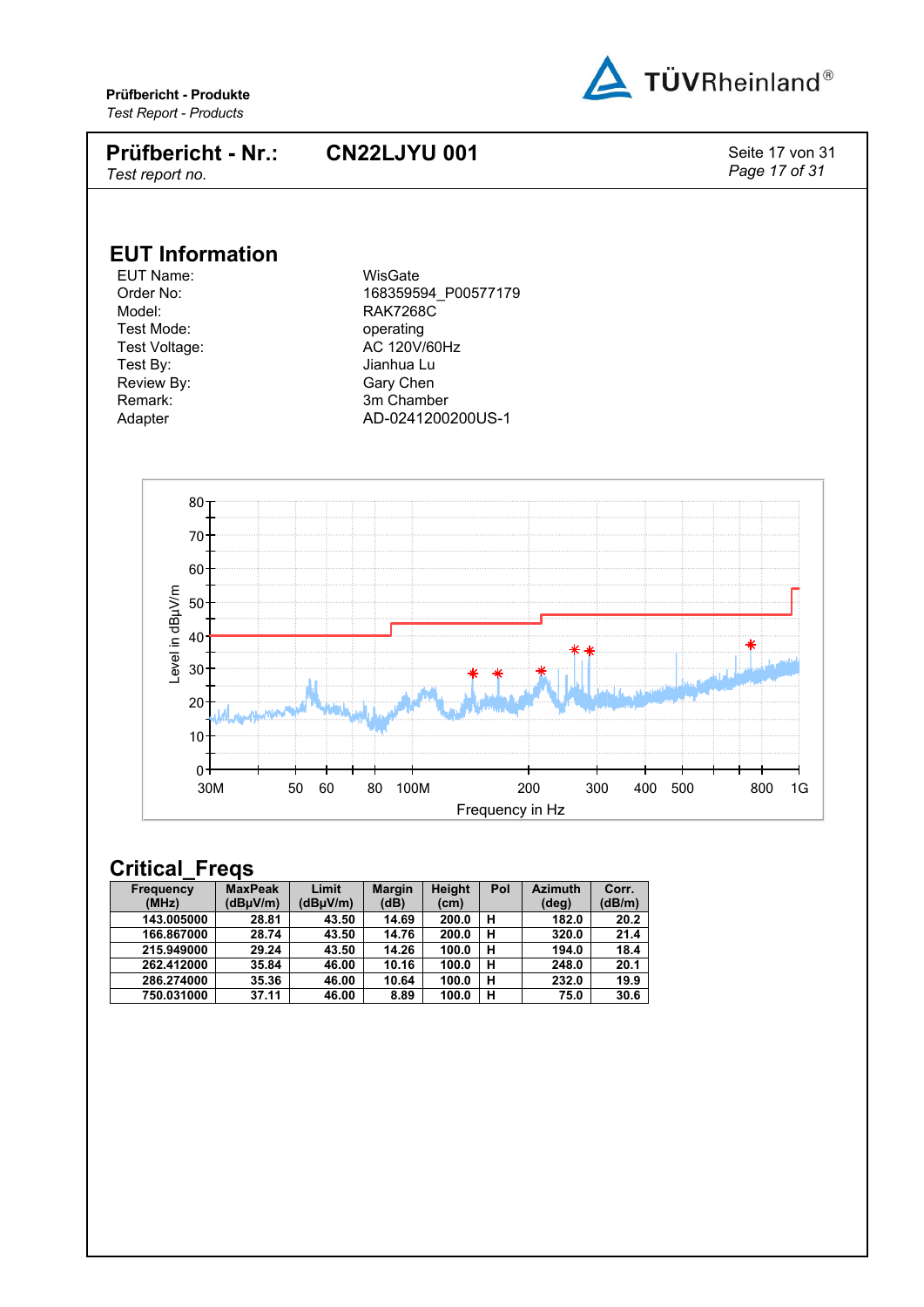



#### **Critical\_Freqs**

| <b>Frequency</b> | <b>MaxPeak</b> | Limit                 | <b>Margin</b> | Height            | Pol | <b>Azimuth</b> | Corr.  |
|------------------|----------------|-----------------------|---------------|-------------------|-----|----------------|--------|
| (MHz)            | (dBµV/m)       | (dB <sub>µ</sub> V/m) | (dB)          | (c <sub>m</sub> ) |     | $(\text{deg})$ | (dB/m) |
| 32.873000        | 553.25         | 40.00                 | -513.25       | 100.0             | v   | 115.0          | 18.0   |
| 38.924000        | 32.68          | 40.00                 | 7.32          | 100.0             | v   | 8.0            | 19.3   |
| 66.569000        | 30.49          | 40.00                 | 9.51          | 100.0             | v   | 246.0          | 19.6   |
| 95.960000        | 32.93          | 43.50                 | 10.57         | 100.0             | v   | 305.0          | 16.5   |
| 143.102000       | 30.85          | 43.50                 | 12.65         | 100.0             | v   | 249.0          | 20.2   |
| 166.964000       | 30.48          | 43.50                 | 13.02         | 100.0             | v   | 265.0          | 21.4   |

#### **Final\_Result**

| Frequency<br>(MHz) | <b>QuasiPea</b><br>(dBuV/m) | Limit<br>(dBuV/m) | <b>Margin</b><br>(dB) | Meas.<br><b>Time</b><br>(ms) | <b>Bandwid</b><br>th<br>(kHz) | <b>Height</b><br>(cm) | Pol | <b>Azimuth</b><br>(deg) | Corr.<br>(dB/m) |
|--------------------|-----------------------------|-------------------|-----------------------|------------------------------|-------------------------------|-----------------------|-----|-------------------------|-----------------|
| 32.873000          | 30.15                       | 40.00             | 9.85                  | 1000.0                       | 120,000                       | 100.0                 |     | 115.0                   | 18.0            |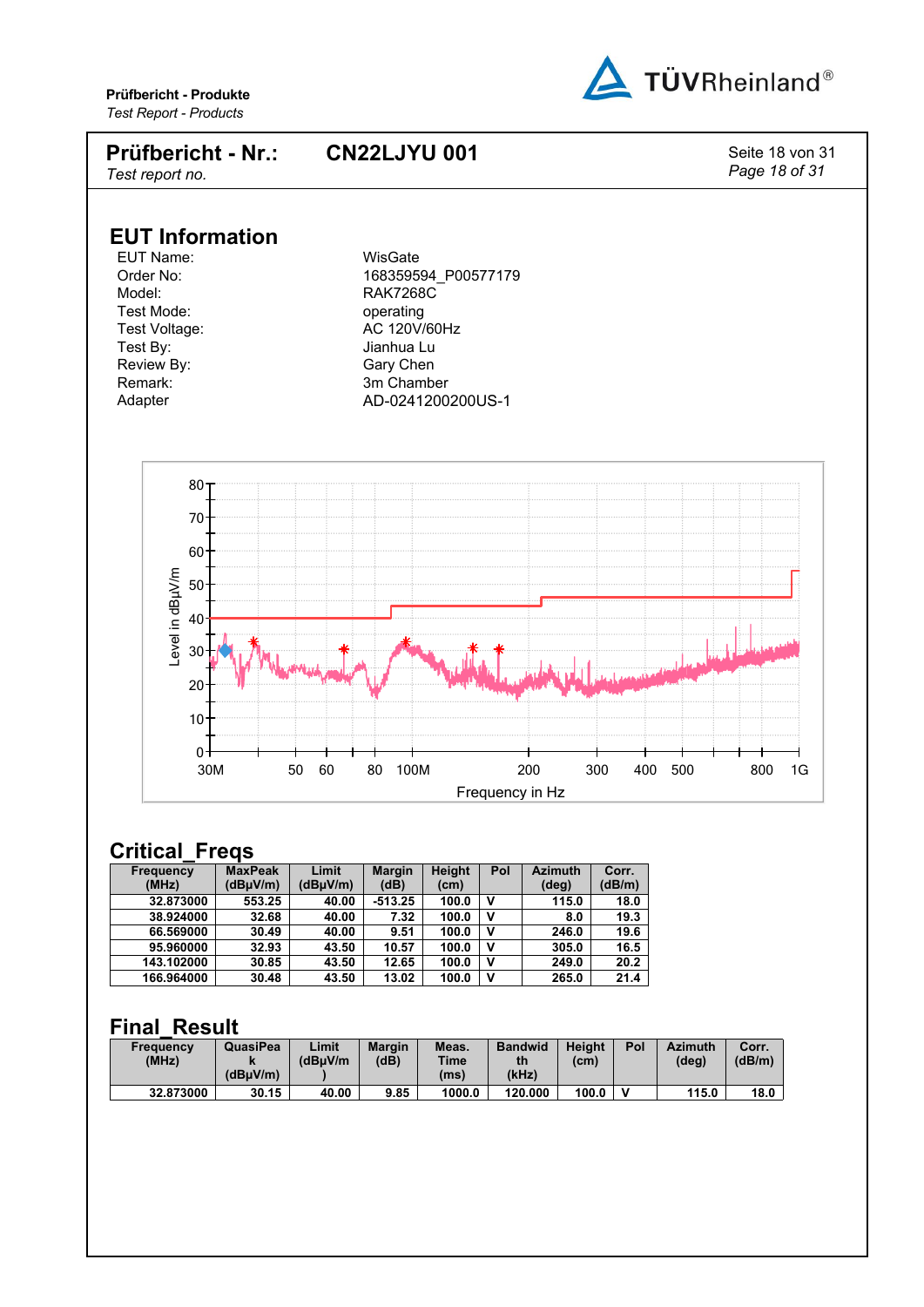



| <b>Frequency</b> | <b>MaxPeak</b> | Limit                 | <b>Margin</b> | Height            | Pol | <b>Azimuth</b> | Corr.  |
|------------------|----------------|-----------------------|---------------|-------------------|-----|----------------|--------|
| (MHz)            | (dBµV/m)       | (dB <sub>µ</sub> V/m) | (dB)          | (c <sub>m</sub> ) |     | $(\text{deg})$ | (dB/m) |
| 126.030000       | 30.92          | 43.50                 | 12.58         | 200.0             | н   | 192.0          | 19.1   |
| 186.073000       | 30.16          | 43.50                 | 13.34         | 100.0             | н   | 347.0          | 18.1   |
| 214.203000       | 31.20          | 43.50                 | 12.30         | 200.0             | н   | 164.0          | 18.2   |
| 250.772000       | 32.58          | 46.00                 | 13.42         | 100.0             | н   | 276.0          | 19.0   |
| 479.983000       | 34.99          | 46.00                 | 11.01         | 100.0             | н   | 174.0          | 24.5   |
| 956.932000       | 32.80          | 46.00                 | 13.20         | 200.0             | н   | 0.0            | 31.9   |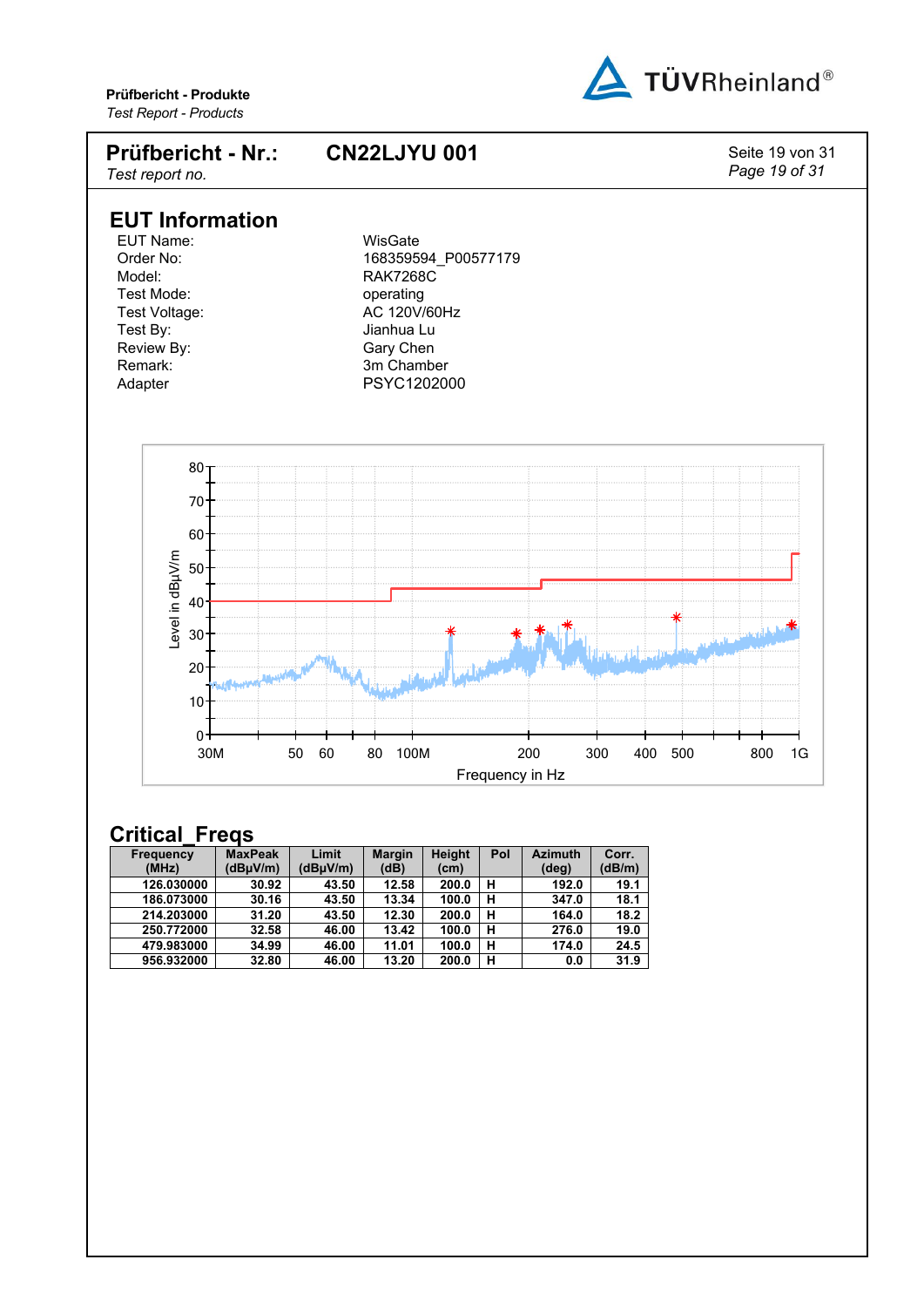



| <b>Frequency</b> | <b>MaxPeak</b> | Limit    | <b>Margin</b> | Height | Pol | <b>Azimuth</b> | Corr.  |
|------------------|----------------|----------|---------------|--------|-----|----------------|--------|
| (MHz)            | (dBuV/m)       | (dBuV/m) | (dB)          | (cm)   |     | $(\text{deg})$ | (dB/m) |
| 49.400000        | 25.90          | 40.00    | 14.10         | 100.0  | v   | 354.0          | 20.9   |
| 56.966000        | 33.41          | 40.00    | 6.59          | 100.0  | v   | 137.0          | 21.3   |
| 72.389000        | 25.55          | 40.00    | 14.45         | 100.0  | v   | 263.0          | 17.6   |
| 183.454000       | 29.86          | 43.50    | 13.64         | 100.0  | v   | 173.0          | 18.6   |
| 238.550000       | 28.81          | 46.00    | 17.19         | 100.0  | v   | 12.0           | 18.7   |
| 892.039000       | 32.82          | 46.00    | 13.18         | 100.0  | v   | 236.0          | 31.5   |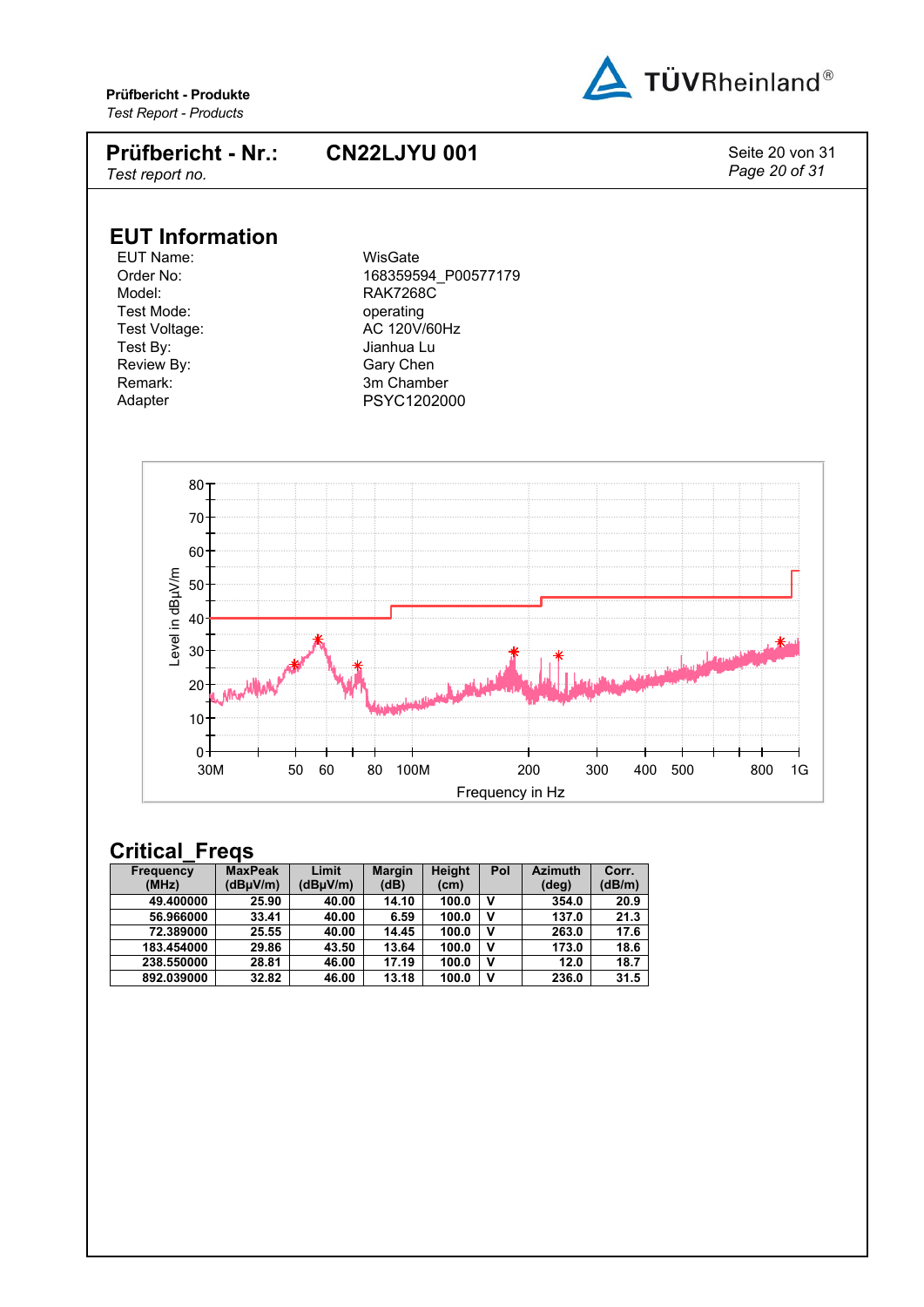



| <b>Frequency</b><br>(MHz) | <b>MaxPeak</b><br>(dBuV/m) | Limit<br>(dBuV/m) | <b>Margin</b><br>(dB) | Height<br>(cm) | Pol | <b>Azimuth</b><br>$(\text{deg})$ | Corr.<br>(dB/m) |
|---------------------------|----------------------------|-------------------|-----------------------|----------------|-----|----------------------------------|-----------------|
| 63.077000                 | 27.53                      | 40.00             | 12.47                 | 100.0          | н   | 32.0                             | 20.4            |
| 143.393000                | 28.88                      | 43.50             | 14.62                 | 200.0          | н   | 356.0                            | 20.2            |
| 167.352000                | 29.98                      | 43.50             | 13.52                 | 200.0          | н   | 332.0                            | 21.4            |
| 215.076000                | 26.22                      | 43.50             | 17.28                 | 100.0          | н   | 254.0                            | 18.3            |
| 286.856000                | 33.86                      | 46.00             | 12.14                 | 100.0          | н   | 254.0                            | 19.9            |
| 479.983000                | 36.02                      | 46.00             | 9.98                  | 200.0          | н   | 51.0                             | 24.5            |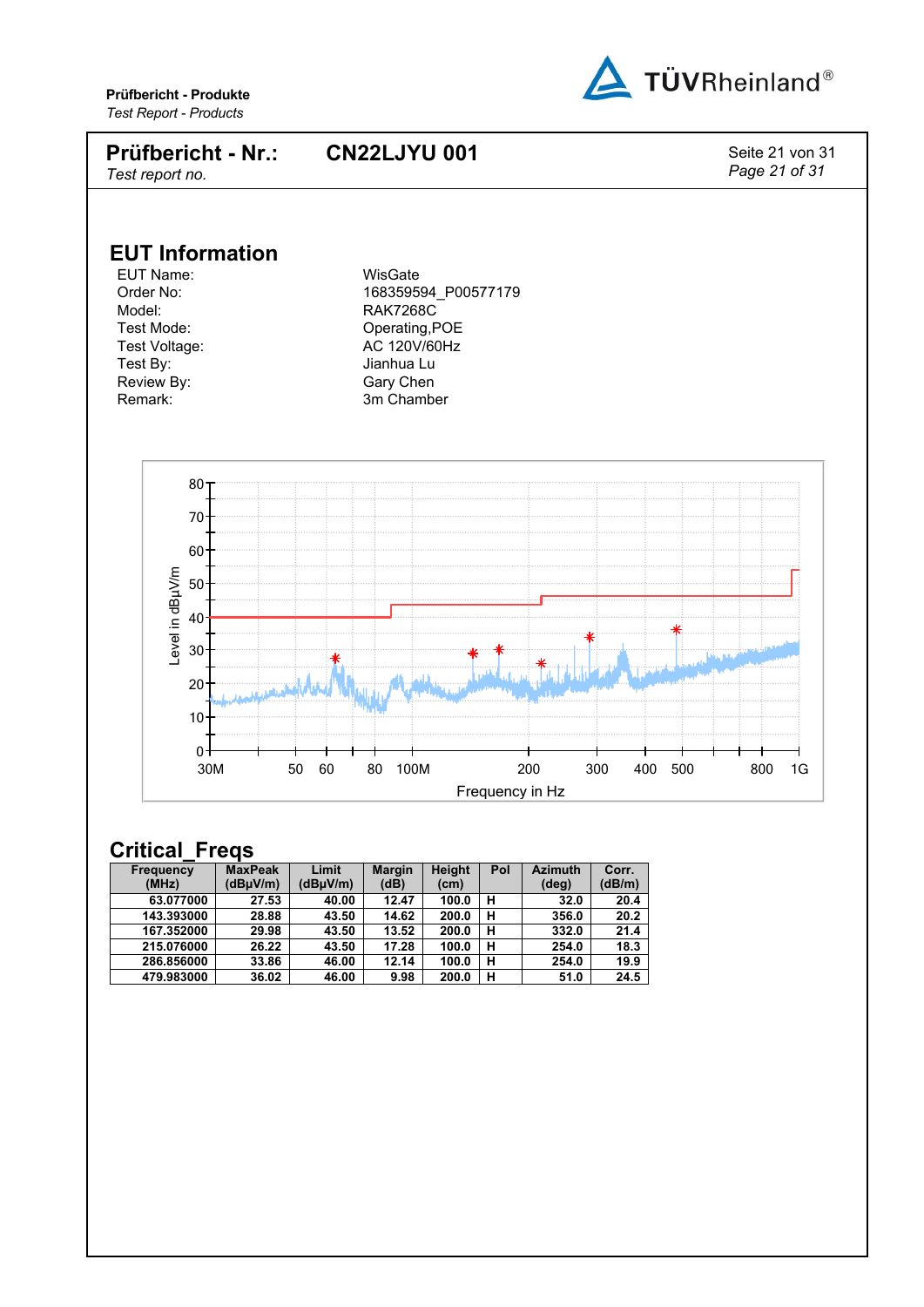



| <b>Frequency</b><br>(MHz) | <b>MaxPeak</b><br>(dBuV/m) | Limit<br>(dBuV/m) | <b>Margin</b><br>(dB) | Height<br>(c <sub>m</sub> ) | Pol | <b>Azimuth</b><br>(deg) | Corr.<br>(dB/m) |
|---------------------------|----------------------------|-------------------|-----------------------|-----------------------------|-----|-------------------------|-----------------|
| 30.000000                 | 32.03                      | 40.00             | 7.97                  | 200.0                       | ν   | 352.0                   | 18.3            |
| 32.813000                 | 33.23                      | 40.00             | 6.77                  | 200.0                       | ν   | 352.0                   | 18.0            |
| 39.021000                 | 33.30                      | 40.00             | 6.70                  | 200.0                       | ν   | 352.0                   | 19.3            |
| 41.931000                 | 31.14                      | 40.00             | 8.86                  | 200.0                       | ν   | 352.0                   | 20.0            |
| 44.841000                 | 32.05                      | 40.00             | 7.95                  | 200.0                       | v   | 352.0                   | 20.7            |
| 167.158000                | 31.26                      | 43.50             | 12.24                 | 100.0                       | v   | 261.0                   | 21.4            |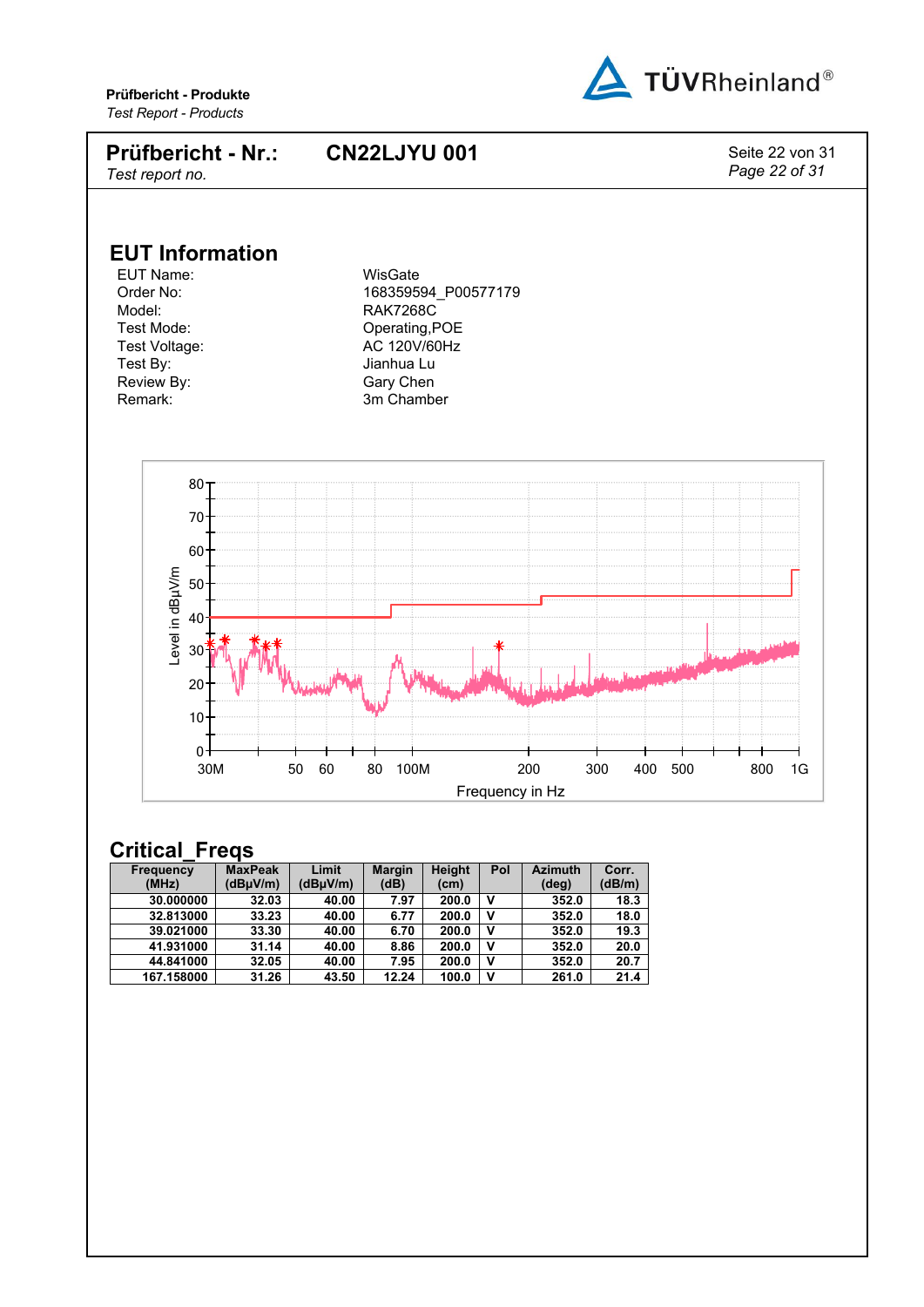



| <b>Frequency</b> | <b>MaxPeak</b> | Average  | Limit    | <b>Margin</b> | Height | Pol | <b>Azimuth</b> | Corr.  |
|------------------|----------------|----------|----------|---------------|--------|-----|----------------|--------|
| (MHz)            | (dBµV/m)       | (dBµV/m) | (dBuV/m) | (dB)          | (cm)   |     | (deg)          | (dB/m) |
| 3543.500000      | ---            | 39.12    | 54.00    | 14.88         | 100.0  | н   | 249.0          | $-0.9$ |
| 3544.000000      | 41.70          | ---      | 74.00    | 32.30         | 100.0  | н   | 249.0          | $-0.9$ |
| 3583.000000      | ---            | 40.65    | 54.00    | 13.35         | 100.0  | н   | 158.0          | $-0.7$ |
| 3662.500000      | 42.80          | ---      | 74.00    | 31.20         | 100.0  | н   | 245.0          | 0.0    |
| 3662.500000      | ---            | 41.39    | 54.00    | 12.61         | 100.0  | н   | 245.0          | 0.0    |
| 4068.000000      | ---            | 41.66    | 54.00    | 12.34         | 100.0  | н   | 153.0          | 0.7    |
| 4469.000000      | ---            | 44.00    | 54.00    | 10.00         | 100.0  | н   | 149.0          | 2.0    |
| 4469.000000      | 44.90          | ---      | 74.00    | 29.10         | 100.0  | н   | 149.0          | 2.0    |
| 4670.500000      | ---            | 43.53    | 54.00    | 10.47         | 100.0  | н   | 347.0          | 2.4    |
| 4720.000000      | 44.71          | ---      | 74.00    | 29.29         | 100.0  | н   | 332.0          | 2.7    |
| 5964.500000      | 42.66          | ---      | 74.00    | 31.34         | 100.0  | н   | 351.0          | 2.2    |
| 5964.500000      | ---            | 41.82    | 54.00    | 12.18         | 100.0  | н   | 351.0          | 2.2    |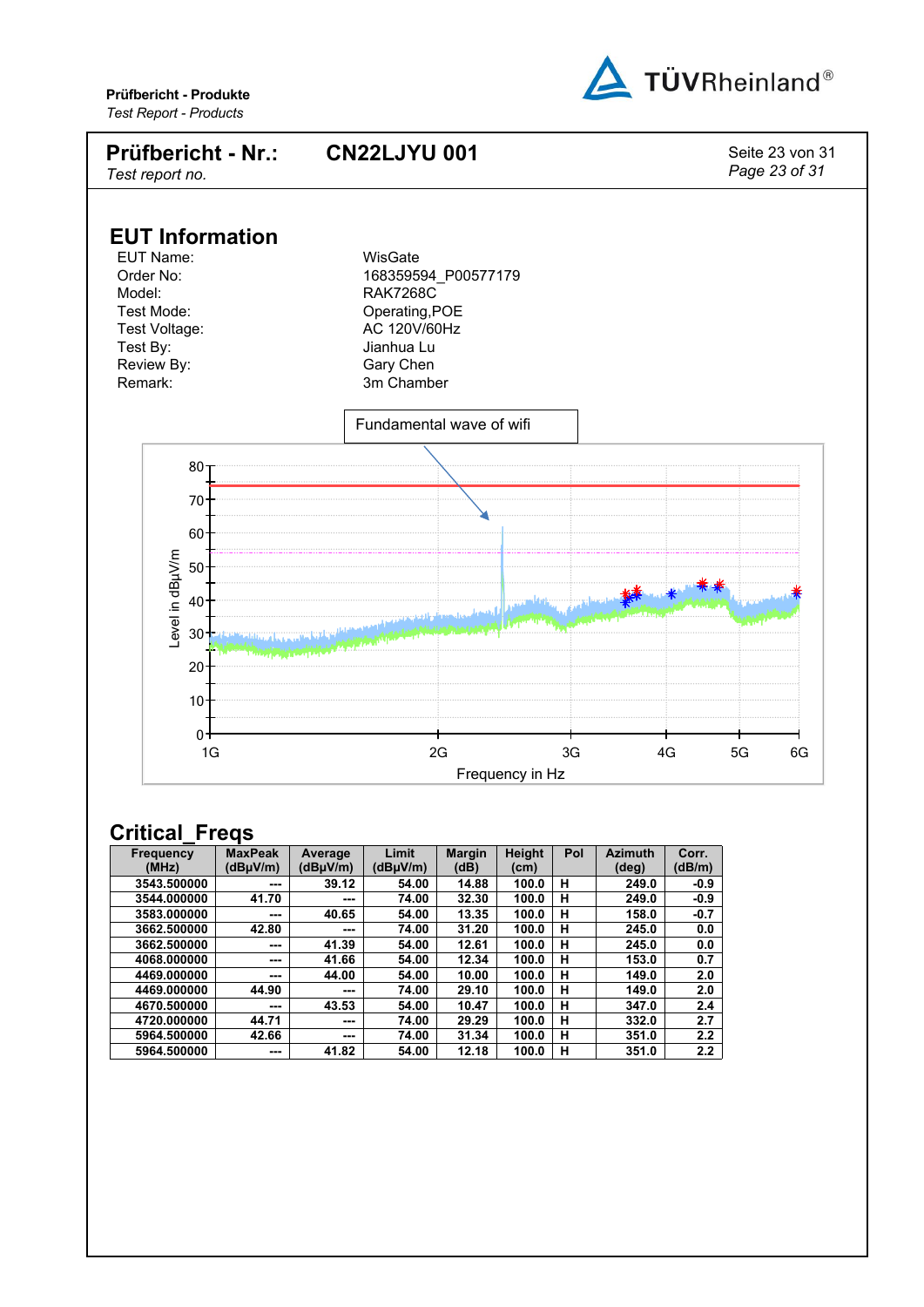



| Frequency   | <b>MaxPeak</b> | Average               | Limit                 | <b>Margin</b> | Height | Pol | <b>Azimuth</b> | Corr.  |
|-------------|----------------|-----------------------|-----------------------|---------------|--------|-----|----------------|--------|
| (MHz)       | (dBµV/m)       | (dB <sub>µ</sub> V/m) | (dB <sub>µ</sub> V/m) | (dB)          | (cm)   |     | $(\text{deg})$ | (dB/m) |
| 5970.000000 | 42.56          | $- - -$               | 74.00                 | 31.44         | 100.0  | v   | 0.0            | 2.2    |
| 5949.000000 | $- - -$        | 41.39                 | 54.00                 | 12.61         | 100.0  | v   | 11.0           | 2.1    |
| 4182.500000 | $- - -$        | 43.78                 | 54.00                 | 10.22         | 100.0  | v   | 16.0           | 1.2    |
| 4400.000000 | 44.96          | $- - -$               | 74.00                 | 29.04         | 100.0  | v   | 52.0           | 1.9    |
| 4718.000000 | $- - -$        | 44.43                 | 54.00                 | 9.57          | 100.0  | v   | 103.0          | 2.7    |
| 4718.000000 | 45.14          | $- - -$               | 74.00                 | 28.86         | 100.0  | v   | 103.0          | 2.7    |
| 3499.500000 | $- - -$        | 40.09                 | 54.00                 | 13.91         | 100.0  | v   | 118.0          | $-1.1$ |
| 3802.500000 | 42.66          | $\sim$                | 74.00                 | 31.34         | 100.0  | v   | 242.0          | 0.0    |
| 3802.500000 | $- - -$        | 41.40                 | 54.00                 | 12.60         | 100.0  | v   | 242.0          | 0.0    |
| 3517.000000 | 41.36          | ---                   | 74.00                 | 32.64         | 100.0  | v   | 266.0          | $-1.0$ |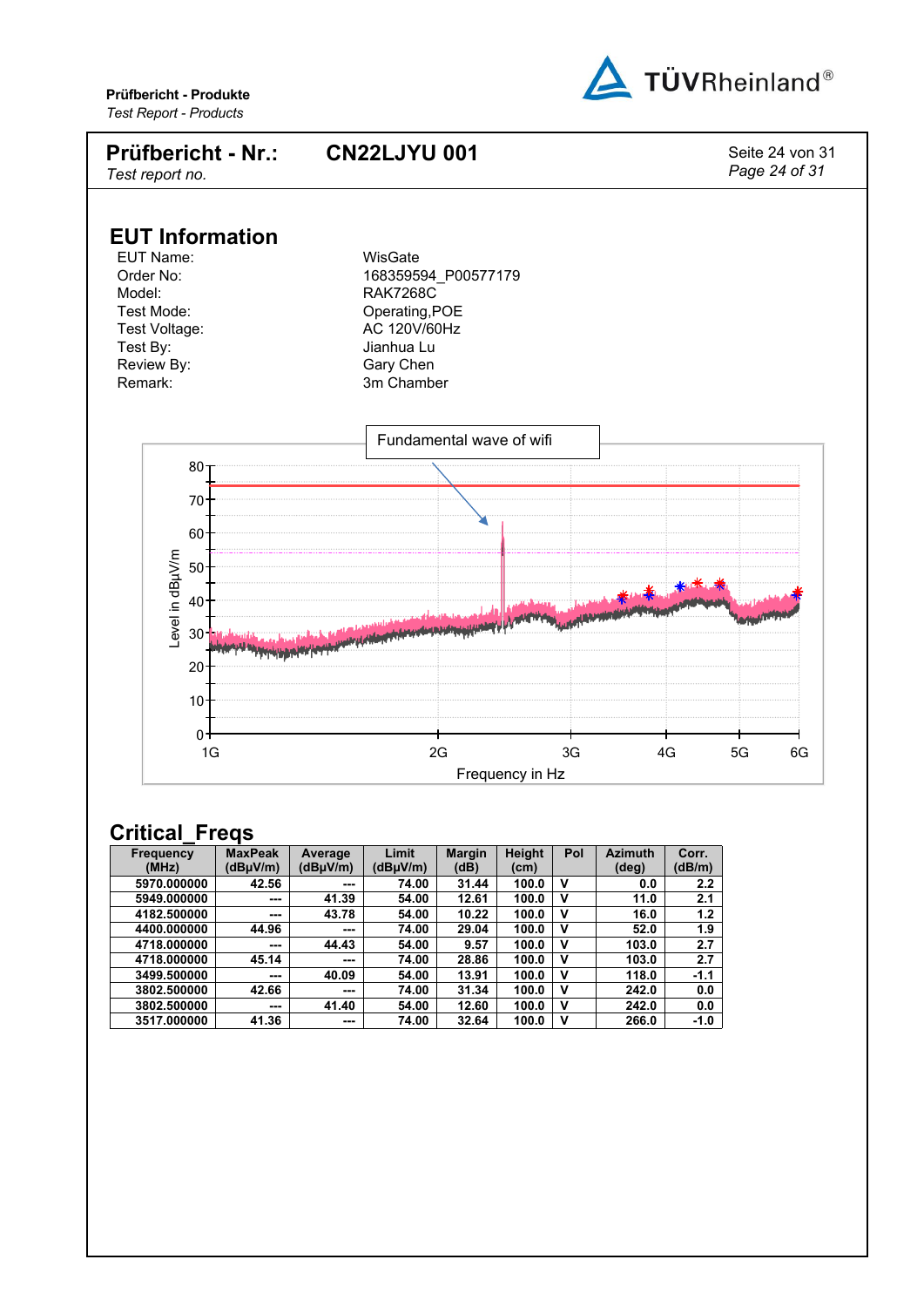![](_page_24_Picture_1.jpeg)

![](_page_24_Figure_2.jpeg)

| <b>Frequency</b> | <b>MaxPeak</b> | Average  | Limit         | <b>Margin</b> | Height | Pol | <b>Azimuth</b> | Corr.  |
|------------------|----------------|----------|---------------|---------------|--------|-----|----------------|--------|
| (MHz)            | (dBµV/m)       | (dBµV/m) | $(dB\mu V/m)$ | (dB)          | (cm)   |     | $(\text{deg})$ | (dB/m) |
| 3593.500000      | ---            | 40.32    | 54.00         | 13.68         | 100.0  | н   | 0.0            | $-0.6$ |
| 3593.500000      | 42.62          | ---      | 74.00         | 31.38         | 100.0  | н   | 0.0            | $-0.6$ |
| 3707.500000      | $- - -$        | 41.74    | 54.00         | 12.26         | 100.0  | н   | 345.0          | 0.3    |
| 3746.500000      | 42.80          | ---      | 74.00         | 31.20         | 100.0  | н   | 345.0          | 0.2    |
| 4309.000000      | 44.73          | ---      | 74.00         | 29.27         | 100.0  | н   | 303.0          | 2.2    |
| 4321.500000      | $- - -$        | 43.86    | 54.00         | 10.14         | 100.0  | н   | 331.0          | 2.2    |
| 4678.000000      | 44.75          | ---      | 74.00         | 29.25         | 100.0  | н   | 288.0          | 2.4    |
| 4678.000000      | $- - -$        | 43.31    | 54.00         | 10.69         | 100.0  | н   | 288.0          | 2.4    |
| 5378.500000      | 42.29          | ---      | 74.00         | 31.71         | 100.0  | н   | 341.0          | 0.4    |
| 5378.500000      | $- - -$        | 41.36    | 54.00         | 12.64         | 100.0  | н   | 341.0          | 0.4    |
| 5504.000000      | 42.56          | ---      | 74.00         | 31.44         | 100.0  | н   | 0.0            | 0.9    |
| 5504.000000      | ---            | 39.66    | 54.00         | 14.34         | 100.0  | н   | 0.0            | 0.9    |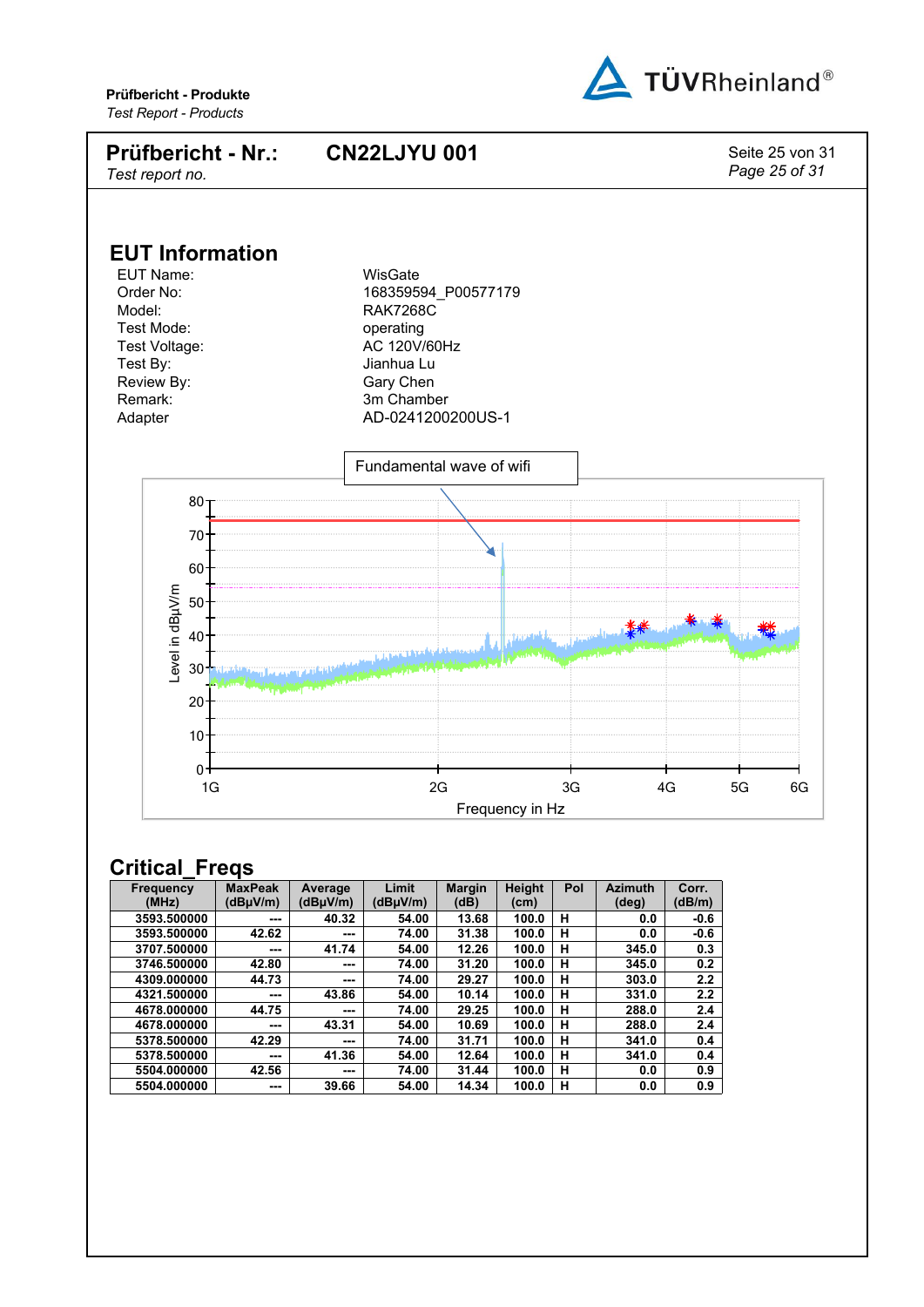![](_page_25_Picture_1.jpeg)

![](_page_25_Figure_2.jpeg)

| <b>Frequency</b> | <b>MaxPeak</b> | Average  | Limit    | <b>Margin</b> | Height | Pol | <b>Azimuth</b> | Corr.  |
|------------------|----------------|----------|----------|---------------|--------|-----|----------------|--------|
| (MHz)            | (dBµV/m)       | (dBµV/m) | (dBµV/m) | (dB)          | (cm)   |     | $(\text{deg})$ | (dB/m) |
| 3545.000000      | 41.11          | ---      | 74.00    | 32.89         | 100.0  | ν   | 266.0          | $-0.9$ |
| 3553.000000      | $- - -$        | 40.00    | 54.00    | 14.00         | 100.0  | ν   | 213.0          | $-0.8$ |
| 3769.500000      | 43.50          | ---      | 74.00    | 30.50         | 100.0  | ν   | 204.0          | 0.1    |
| 3769.500000      | $- - -$        | 42.35    | 54.00    | 11.65         | 100.0  | ν   | 204.0          | 0.1    |
| 4314.500000      | 45.15          | ---      | 74.00    | 28.85         | 100.0  | v   | 48.0           | 2.2    |
| 4314.500000      | ---            | 43.06    | 54.00    | 10.94         | 100.0  | ν   | 48.0           | 2.2    |
| 4475.500000      | 44.50          | ---      | 74.00    | 29.50         | 100.0  | ν   | 87.0           | 2.0    |
| 4475.500000      | $- - -$        | 44.06    | 54.00    | 9.94          | 100.0  | v   | 87.0           | 2.0    |
| 4715.500000      | 45.38          | ---      | 74.00    | 28.62         | 100.0  | ν   | 170.0          | 2.7    |
| 4778.500000      | ---            | 43.52    | 54.00    | 10.48         | 100.0  | ν   | 98.0           | 2.7    |
| 5961.500000      | 42.66          | ---      | 74.00    | 31.34         | 100.0  | ν   | 156.0          | 2.2    |
| 5961.500000      | ---            | 42.13    | 54.00    | 11.87         | 100.0  | ν   | 156.0          | 2.2    |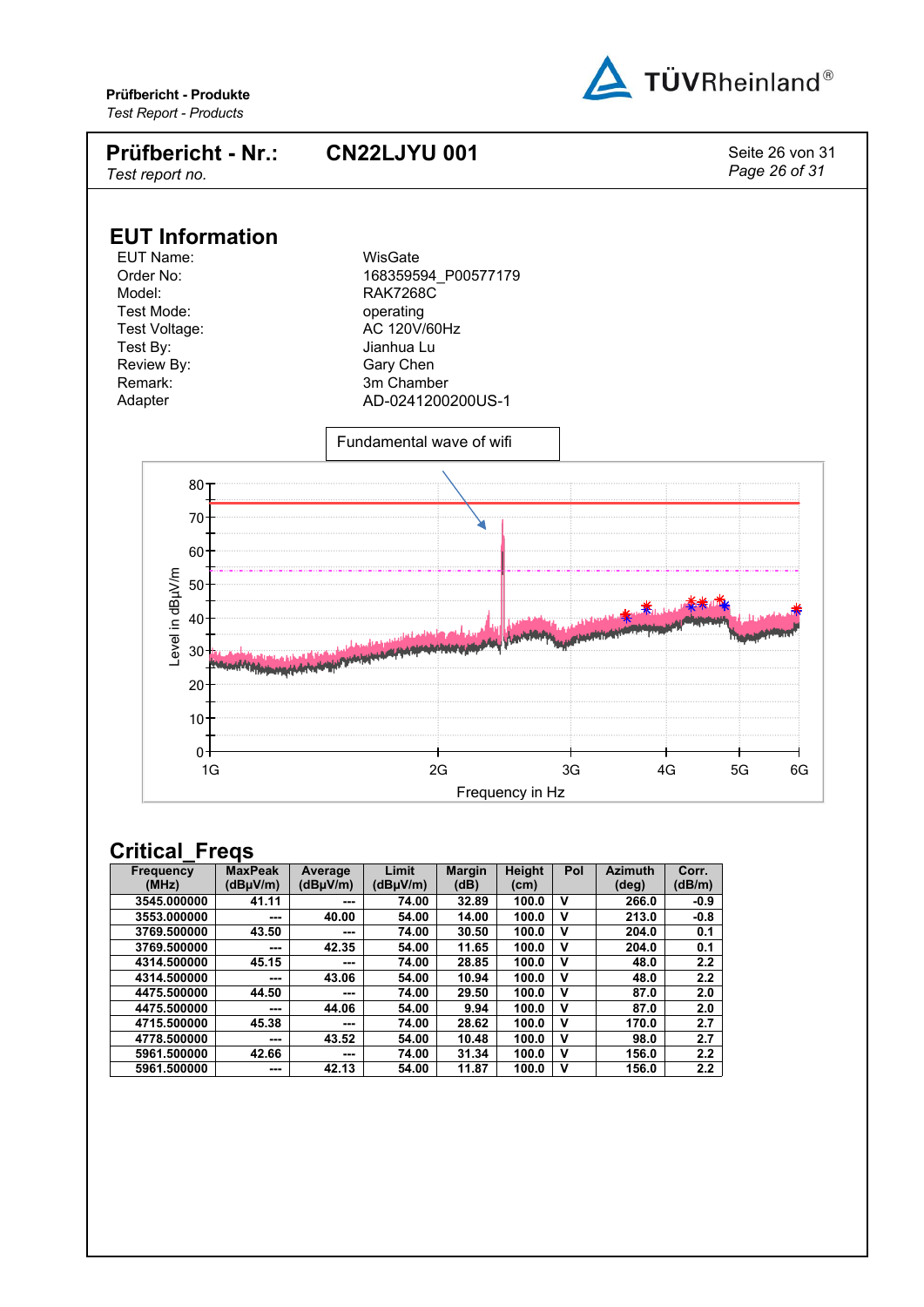![](_page_26_Picture_0.jpeg)

#### **Prüfbericht - Produkte** *Test Report - Products* **Prüfbericht - Nr.:** *Test report no.* **CN22LJYU 001** Seite 27 von 31 *Page 27 of 31* **EUT Information** EUT Name: WisGate Order No: 168359594 P00577179 Model: RAK7268C Test Mode: and the operating Test Voltage: AC 120V/60Hz Test By: Jianhua Lu Review By: Gary Chen Remark: 3m Chamber Adapter PSYC1202000 20 30 40 50 60 70 80 Level in dBµV/m

1G 2G 3G 4G 5G 6G

**Margin (dB)**

Frequency in Hz

**Height (cm)**

**Pol Azimuth (deg)**

**Corr. (dB/m)**

 $0 -$ 

**Critical\_Freqs Frequency (MHz)**

**MaxPeak (dBµV/m)**

**2407.000000 45.53 --- 74.00 28.47 100.0 H 107.0 -5.6**

**3898.000000 43.09 --- 74.00 30.91 100.0 H 300.0 -0.1**

**Average (dBµV/m)**

**Limit (dBµV/m)**

**3675.000000 42.39 --- 74.00 31.61 100.0 H 136.0 0.1**

**2407.000000 --- 45.17 54.00 8.83 100.0 H 107.0 -5.6**

**3675.000000 --- 40.14 54.00 13.86 100.0 H 136.0 0.1**

**3898.000000 --- 41.32 54.00 12.68 100.0 H 300.0 -0.1**

**4479.000000 --- 43.62 54.00 10.38 100.0 H 54.0 2.0 4479.000000 44.93 --- 74.00 29.07 100.0 H 54.0 2.0**

10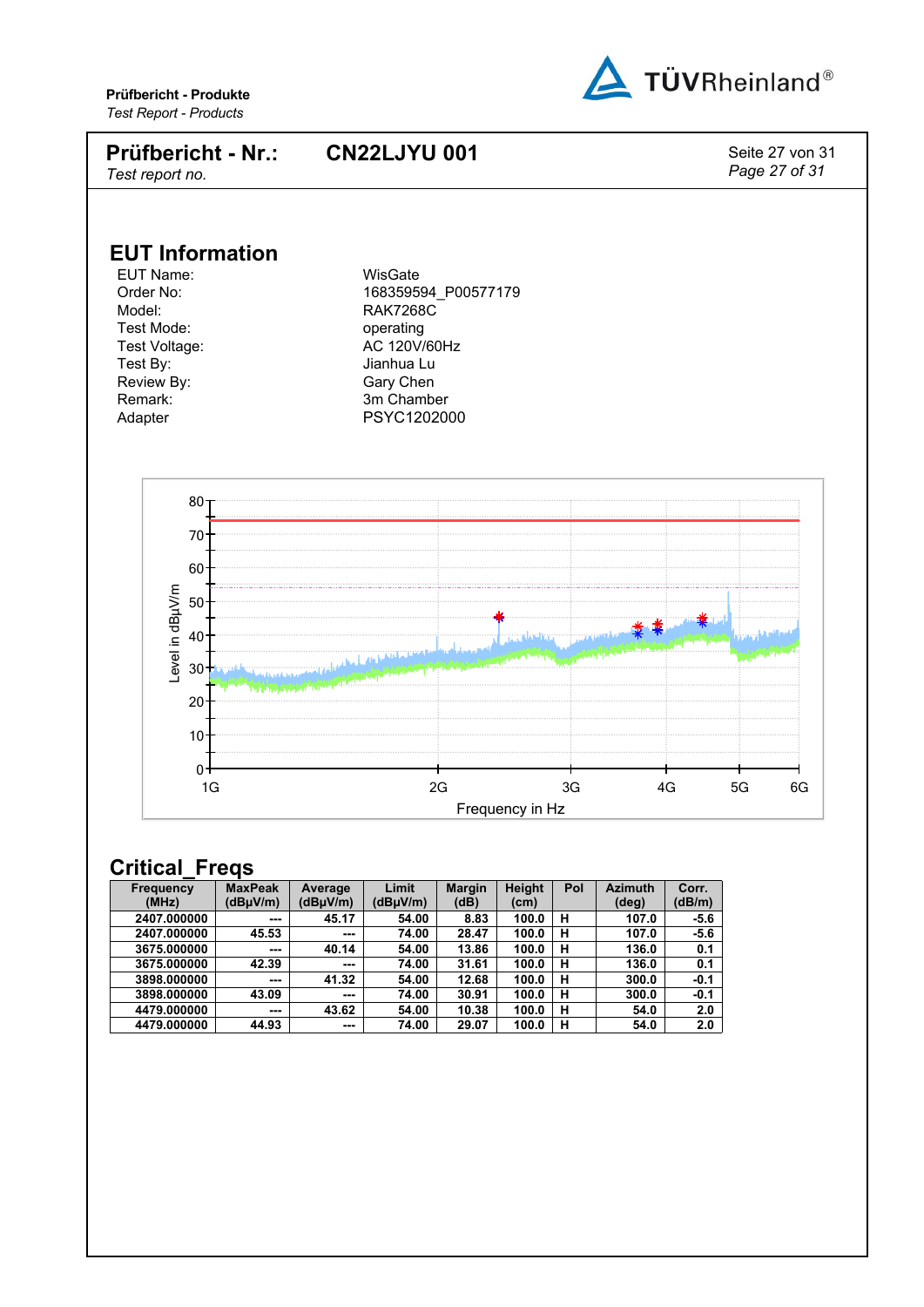![](_page_27_Picture_1.jpeg)

![](_page_27_Figure_2.jpeg)

| <b>Frequency</b> | <b>MaxPeak</b> | Average  | Limit                 | <b>Margin</b> | <b>Height</b> | Pol | <b>Azimuth</b> | Corr.  |
|------------------|----------------|----------|-----------------------|---------------|---------------|-----|----------------|--------|
| (MHz)            | (dBuV/m)       | (dBuV/m) | (dB <sub>µ</sub> V/m) | (dB)          | (cm)          |     | $(\text{deg})$ | (dB/m) |
| 2666.000000      | $- - -$        | 41.18    | 54.00                 | 12.82         | 100.0         | ν   | 255.0          | $-3.3$ |
| 2666.000000      | 41.87          | ---      | 74.00                 | 32.13         | 100.0         | v   | 255.0          | $-3.3$ |
| 4319.500000      | $- - -$        | 43.39    | 54.00                 | 10.61         | 100.0         | v   | 140.0          | 2.2    |
| 4319.500000      | 45.03          | $\sim$   | 74.00                 | 28.97         | 100.0         | v   | 140.0          | 2.2    |
| 4782.500000      | ---            | 44.11    | 54.00                 | 9.89          | 100.0         | v   | 341.0          | 2.7    |
| 4782.500000      | 45.28          | $\sim$   | 74.00                 | 28.72         | 100.0         | v   | 341.0          | 2.7    |
| 5990.500000      | $- - -$        | 41.95    | 54.00                 | 12.05         | 100.0         | v   | 259.0          | 2.4    |
| 5990.500000      | 44.56          | $- - -$  | 74.00                 | 29.44         | 100.0         | v   | 259.0          | 2.4    |